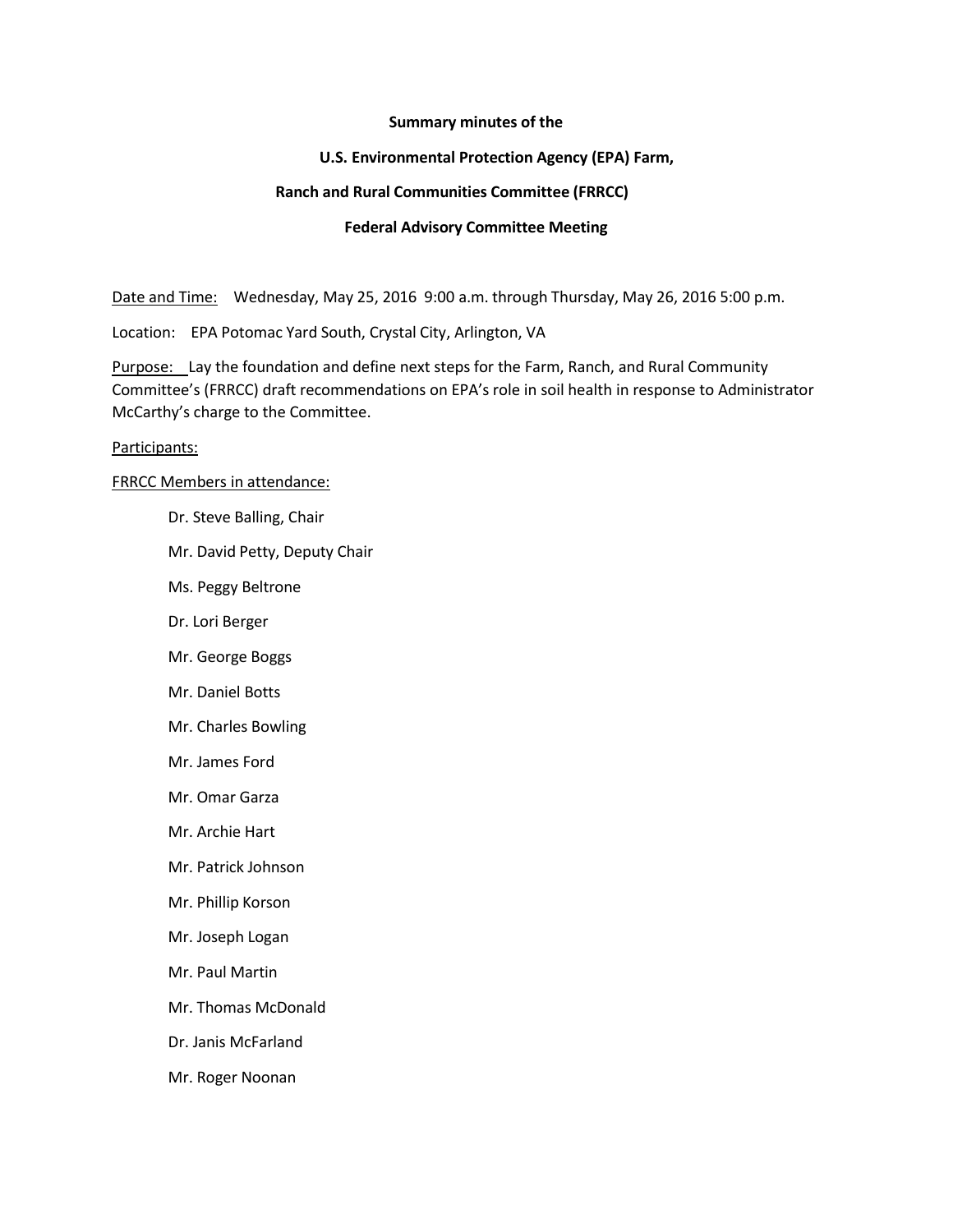### Secretary Bill Northey

- Dr. Larry Sanders
- Ms. Cheryl Shippentower
- Dr. Ann Sorensen
- Mr. Donn Teske
- Mr. Dennis Treacy

### EPA Staff in Attendance from the Office of the Administrator:

- Mr. Ron Carleton, EPA Agriculture Advisor
- Ms. Donna Perla, Acting DFO FRRCC
- Ms. Cheryl Woodward
- Ms. Lena Ferris

### Facilitators:

- Mr. Paul DeMorgan (RESOLVE)
- Ms. Catherine Allen (EPA)

Other attendees: A list of members of the public who attended the meeting can be found at [https://www.epa.gov/faca/frrcc.](https://www.epa.gov/faca/frrcc)

Materials Available: The agenda and meeting materials are available at the FRRCC website: <https://www.epa.gov/faca/frrcc>

## Meeting Summary

The meeting was announced in the Federal Register April 25, 2016 and proceeded according to the meeting agenda. A summary of the meeting follows.

## **May 25, 2016**

## Opening Statements and Welcome:

Ms. Donna Perla, the Acting Designated Official (DFO), opened the meeting and made a brief opening statement noting the FRRCC Panel is a Federal Advisory Committee under the Federal Advisory Committee Act (FACA). She noted the purpose of this meeting is to bring the Committee members together to deliberate on substance and a path forward on key recommendations and developing a Recommendations Document to submit to the Administrator in response to her charge to them. She also noted that the meeting was open to the public, public participants in person and on the phone needed to identify themselves, and that meeting notes were being taken for the public record. Mr. Ron Carleton gave opening remarks, discussing the engagement between EPA and Agricultural stakeholders.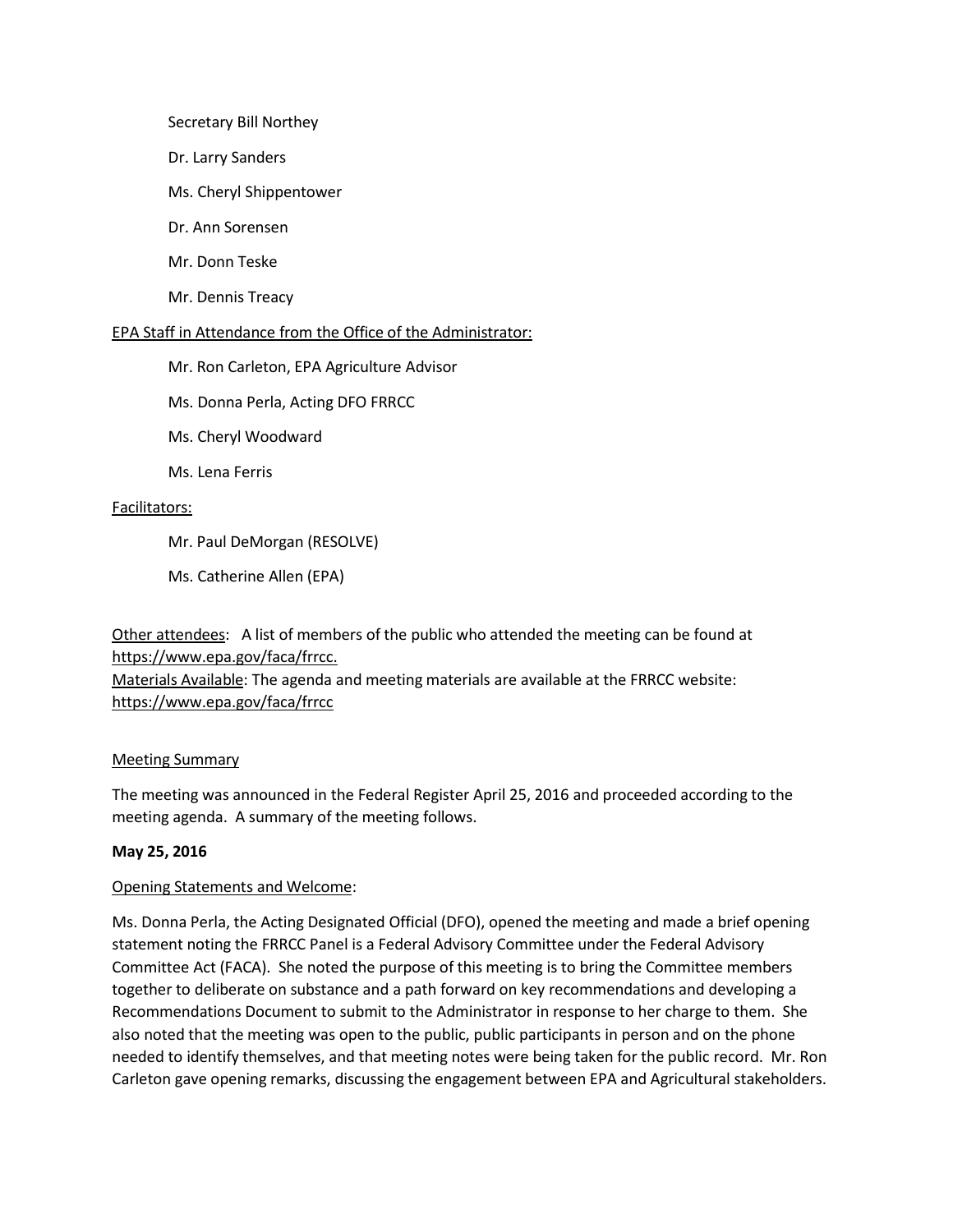Mr. Carleton thanked Donna Perla and Cheryl Woodward for helping to make this meeting happen. Mr. Carleton introduced Dr. Steve Balling.

Dr. Steve Balling gave opening remarks, reinforcing that the goal of this meeting was to leave with a draft of key recommendations the Committee would want to develop to submit to the Administrator. He focused on previous work of two workgroups: soil health and outreach and engagement, referring to background documents that had been provided to Committee members and made available to public attendees of the meeting and are further available on the FRRCC Website. He emphasized that Day 1 would focus on outreach and engagement – asking the members to consider whether they have identified key points that they think are important to raise to the Administrator. He pointed out that Day 2 will focus on the discussion of EPA's role in soil health, and charged the members to think about how discussions on outreach and engagement could be integrated into EPA's role in soil health.

## Dr. Balling then introduced EPA's Deputy Administrator, Mr. Stan Meiburg

Mr. Stan Meiburg gave a background on his history at EPA – noting he has worked at EPA for forty years, with experience working at Headquarters in Washington, DC, Research Triangle Park, and EPA's Region 4 office in Atlanta, Georgia. He noted his extensive experience with the agricultural community while in Region 4. The Deputy Administrator thanked Secretary Bill Northey of the Iowa Department of Agriculture and Land Stewardship for his relationship with EPA.

Mr. Meiburg talked about the importance of the FACA to help provide a forum for EPA to get advice from external partners, noting that the challenge is in identifying our common interests. From family farming experience, he noted he is familiar with the challenges that drought is posing to the agricultural community. In his 40 years at EPA, he has had significant opportunities to listen, learn and exchange perspectives with the agricultural community. He extended his appreciation to the Farm, Ranch, and Rural Community Committee members for being committed citizens of this country and providing EPA with insights EPA would not have without their participation on this Committee. Their efforts are a true public-spirited effort to make this a better country. He noted that soil health is a common interest to both the agricultural community and the environment. The underlying strength of the soil has an important role in sustained agricultural production and EPA appreciates the role soil health plays in achieving environmental goals, including its role in nutrient cycles, greenhouse gas cycles, and water quality.

EPA has challenges in working with the ag community, however EPA and the agricultural community have a common interest in EPA's mission of protecting public health and the environment. EPA works closely with agriculture and USDA's Natural Resource Conservation Service to help improve soil health for the benefit of this country.

Mr. Meiburg noted that no one in the agricultural sector wants to create long-term environmental problems for future generations so the common underlying interest is there for the agricultural community and EPA to better understand each other. He thanked members of the Committee for their service – and mentioned that EPA had a small token of appreciation for all the Committee members.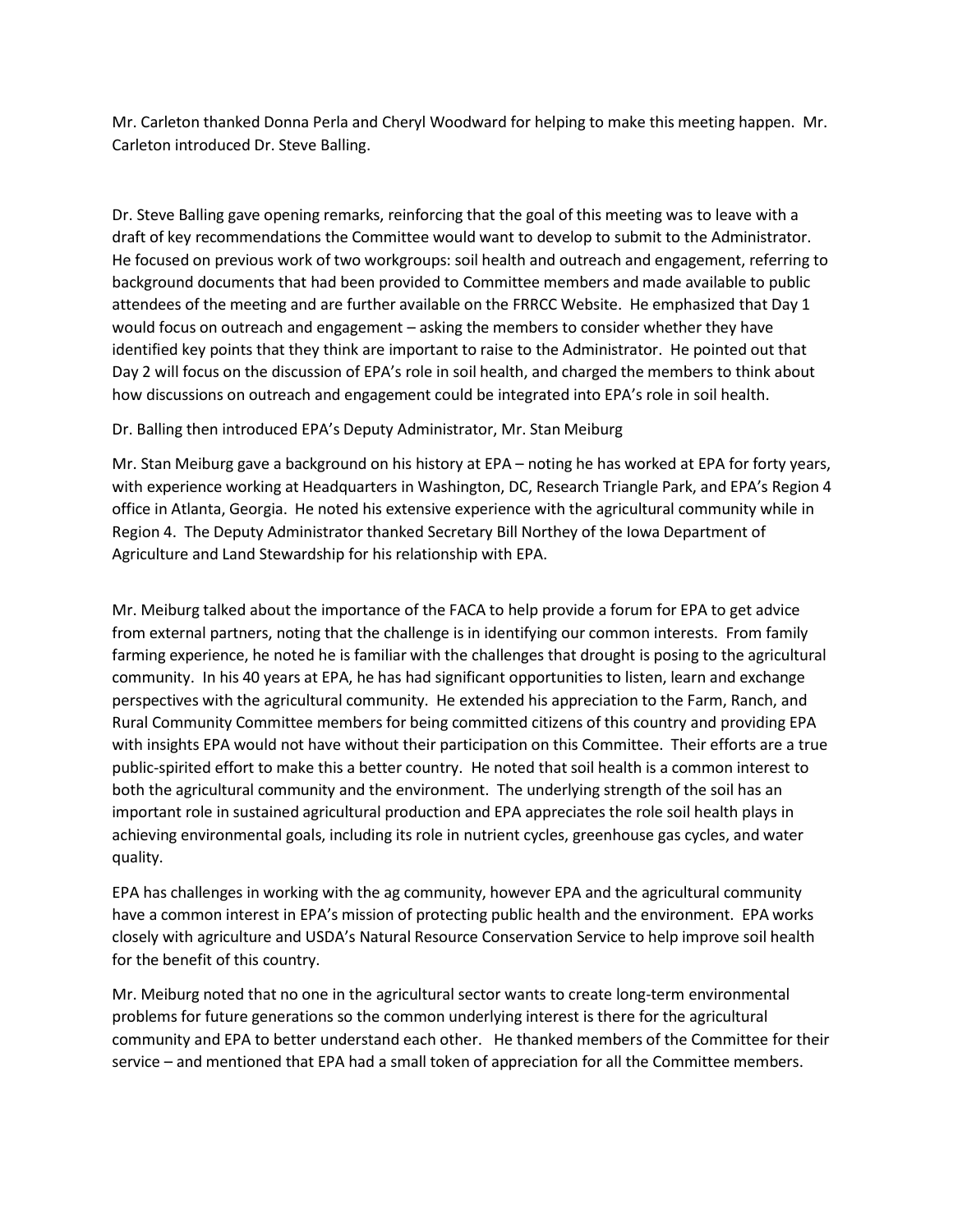Mr. Meiburg then took questions from the members.

George Boggs, the head of the Soil Health working group stated that the "**What's upstream issue**" is a huge blow to relationships between EPA and the agricultural community. He asked how EPA planned to recover from this and asked what the plan is to make sure something like this does not happen again?

Mr. Meiburg gave some background on the grant issue in the Pacific Northwest with the northwest fisheries association that assisted tribal fisheries on salmon recovery. He explained that the original intent of communication in Region 10 was about tribes maintaining their traditional way of life, including ensuring healthy fisheries. The Tribe used some of the money to mount a campaign against the agricultural community related to water quality issues using billboards and bus signage. He emphasized that this kind of messaging was not what EPA was trying to promote and that this signage against the agricultural community has been taken down.

Mr. Meiburg noted that when you see someone else as the enemy it is hard to have a conversation about shared goals. EPA believes the agricultural community is EPA's partner in achieving a healthy environment; so the fact that we have this issue between the agricultural community, the tribes and EPA means we need to try to get people focused on the common interests rather than focus on the messages we don't want to hear.

Mr. Tom McDonald noted that the committee struggles with what the right role for EPA is. The committee wants to have a good working relationship with EPA and asked whether EPA just has a regulatory role or also outreach, consulting and partnership roles that need to be developed? Mr. McDonald asked if EPA thinks it has a role in agriculture?

Mr. Meiburg responded that it is not an either or question. Mr. Meiburg noted EPA does not have all the tools and has to work cooperatively with states, companies, and others to find solutions. The EPA of the future has to refine its non-regulatory tools to help solve the problems we face. EPA is, however, a regulatory agency mandated by statutes to implement very prescriptive programs to enforce. He noted that amendments to TSCA just passed the House of Representatives last night so there is hope to get changes to statutes that are more reflective of the times. Common interests can help us make bipartisan decisions.

George Boggs said that, just like politics, all agriculture is local. He noted the increased support for agriculture in each region with each region having a portion of an FTE to look at agricultural issues. If agriculture is important to EPA then outreach to agriculture is critically important - and recommended that EPA needs to say "yes we value the importance of agriculture" and put resources behind that.

Mr. Daniel Botts raised examples of where litigation and court deadlines force decision-making instead of good science. He suggested that EPA shouldn't let a court imposed decision be the barrier to good science. These circumstances erode trust with the ag community.

Mr. Chip Bowling said that the National Corn Growers had previously made efforts to work with EPA but with two lawsuits against EPA, litigation makes communications harder.

Mr. Stan Meiburg acknowledged that EPA struggles with litigations and keeping partnerships open and that a large part of the Agency's overall agenda is often set by court-imposed deadlines.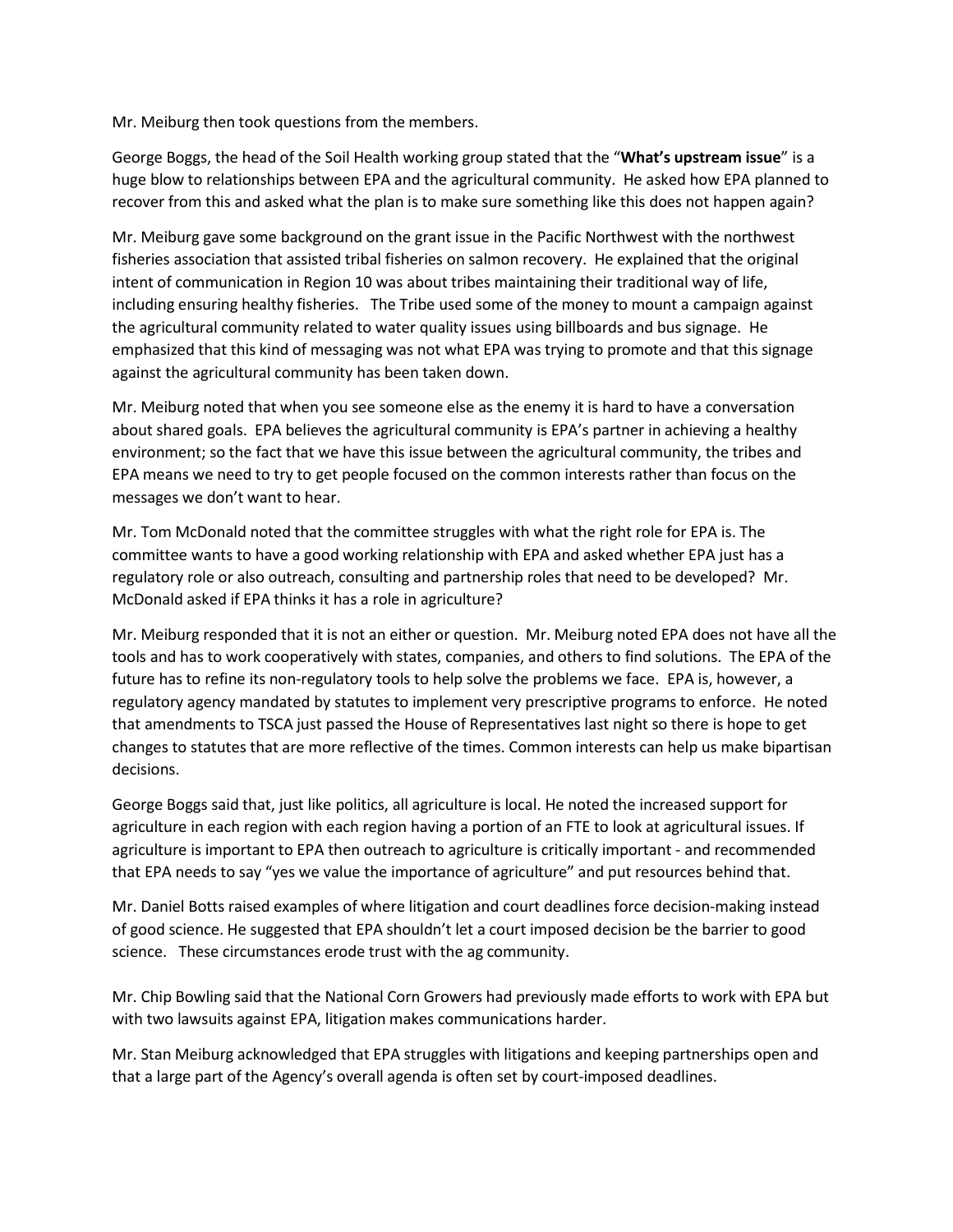Mr. Daniel Botts responded that cooperation with the people on the ground could help prevent litigation.

Mr. Stan Meiburg agreed that sustainable solutions come from people building relationships and working together. He pointed to examples, including the Florida nutrient criteria and the Florida everglades.

Mr. George Boggs recounted how seeing the What's Up Stream billboards going to work every day has made it hard for agricultural people to work cooperatively with the EPA. He suggested it is important to have a person from the agricultural community be in the conversations when agriculture is being discussed. To convey the level of frustration from the agricultural community, he quoted a producer "If I just went out of business will EPA finally just leave me alone?"

He reiterated that it's frustrating to see that agriculture isn't important enough for EPA to have a fulltime person from each region, particularly noting that Region 10, where he is located, has many agricultural issues and yet doesn't have a full time regional agricultural advisor. Lack of resources for agricultural issues at EPA makes things difficult.

Mr. Meiburg explained that there are many diverse resources relating to agriculture and the environment. For the most part, States implement the Clean Water Act, Clean Air Act, Resource Conservation and Recovery Act, etc., unless not authorized to do so or if a State has not opted to implement the program. Local jurisdictions also have oversight of activities and sometimes tension exists between local flexibility and states implementing federal regulations. He noted that diminished resources at the federal, regional, state, and local levels present challenges for everyone carrying out their roles. EPA has seen proposals to cut its operating budget by \$320 million dollars annually, and has lost 20% of its staff in the last 10 years, so the situation is not unique just to EPA functions related to agriculture – but across the board.

The meeting was interrupted by a fire drill, at which time, Mr. Meiburg left the meeting.

**Outreach and engagement**: David Petty, Chair of the outreach and engagement working group summarized the work of this group over the past seven months.

He reinforced that EPA and the agricultural community share a common goal of sustainability – noting that without sustainability, the agricultural community cannot have long-term profitability. He emphasized that EPA needs to understand what is important to producers and how they can contribute to environmental issues. This requires getting input from the agricultural community at the grass roots level.

Mr. Petty then focused on the summary document of previous recommendations and acknowledged that EPA had listened to many of the Committee's recommendations and there were some real success stories. He went through the information in the document and noted that some regions have been supportive and active while others don't appear to have been. He was under the impression that every region now has an agricultural advisor and suggested that each Regional agricultural advisor could create a regional FACA-like committee with agricultural partners and use them as a communication tool between producers and EPA. He suggested that for real success EPA needs to start engaging the agricultural community at the start of the process., rather than approaching them with an almost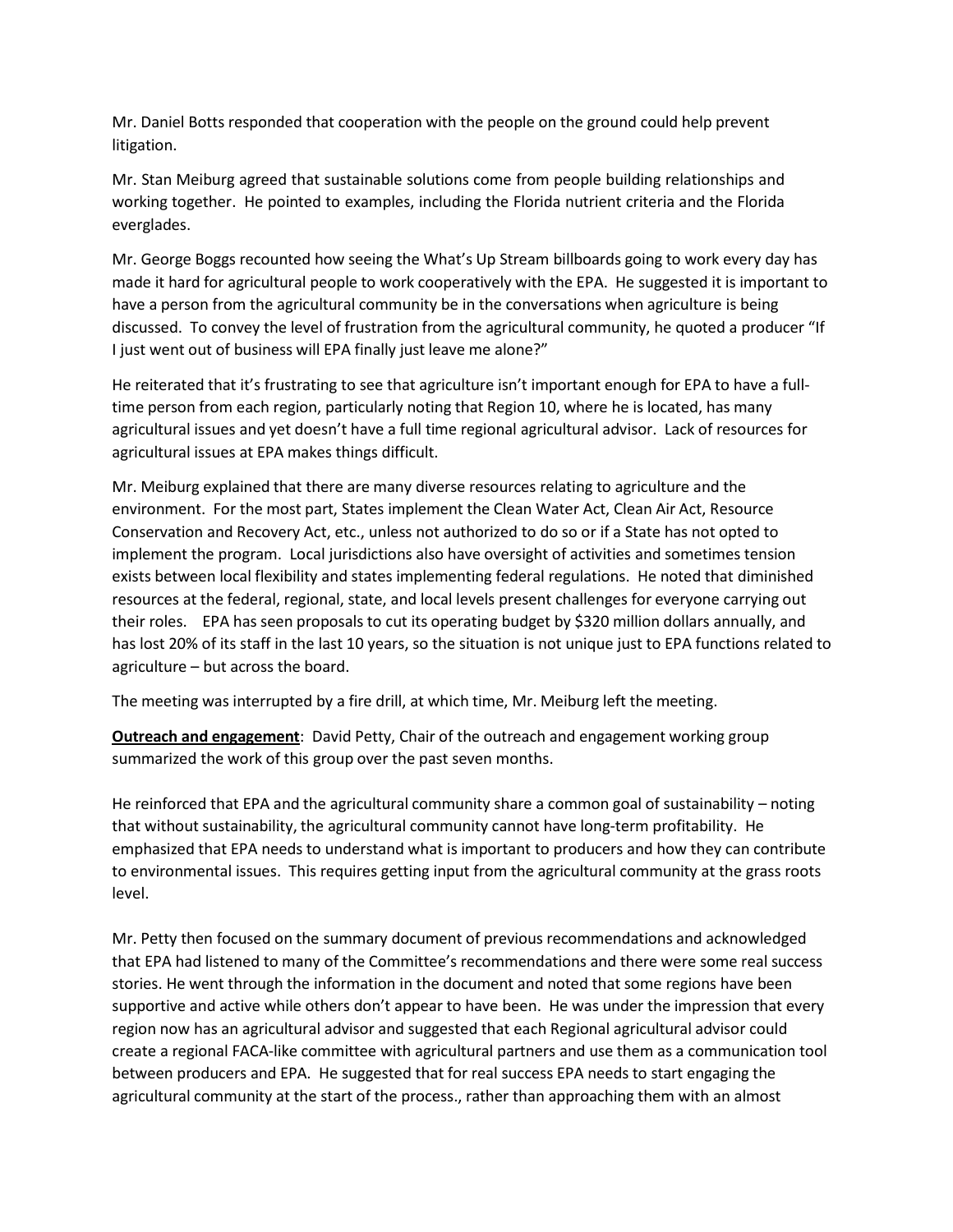finished product. He highlighted the importance of EPA and the agricultural community coming to the table to work together on issues.

One of the most successful examples is the animal agricultural discussion group. Although it started out small , it brought in diverse participants that were looking for solutions and there are now a variety of successful projects from that group.

He also noted the importance of working with other federal agencies. USDA's National Resource Conservation Service (NRCS) – is an example. NRCS has a tremendous amount of funds, expertise, and technical advisors to help EPA address some of their problems. EPA has worked with NRCS to incentivize best management practices that lead to positive environmental outcomes and entered into environmental stewardship cooperative projects with the dairy industry and the cattleman's association.

He reinforced the importance of scientific integrity to identify problems and solutions, using the Chesapeake Bay as an example where, although agriculture is part of the problem, it is not the only source of concern.

He acknowledged the reduction in EPA staff in all areas including, but not solely related to, agriculture. Given these examples and realities, he asked the Committee to consider how outreach and engagement concerns and recommendations can be incorporated into EPA's role in soil health. He suggested that soil health is one more example of how EPA can engage in outreach to the agricultural community. He then opened the meeting up for discussion.

Phil Korson asked how there can be better communication with the agricultural community given reduced state and federal budgets. He suggested the need to think outside of the box – leveraging resources and existing priority efforts, such as outreach through the Chesapeake Bay program and Waters of the U.S., bringing producers into state efforts to expand and foster state, federal and producer partnerships.

Dr. Lori Berger commented that the committee is trying to create a framework for better working relationships and exchange between EPA and agriculture, regardless of soil health. She encouraged the committee to explore the role of technology (e.g., Ag 101 on-line training and websites) to reach more people, assimilate more information, and provide training, since dwindling resources translates to fewer people in the field.

Dr. Steve Balling noted that there are several great anecdotes of effective EPA engagement with the agricultural community, but that EPA has to have a framework where all of EPA has to have a plan for interacting with the agricultural community.

## **Presentation by the Nutrient Recycling Challenge – OWM**

Slides from this presentation can be found on the FRRCC webpage [https://www.epa.gov/faca/frrcc.](https://www.epa.gov/faca/frrcc)

The Rural Branch in EPA's Office of Wastewater Management gave a presentation on their Nutrient Recycling Challenge. This challenge attempts to identify, inspire, and fund new emerging technologies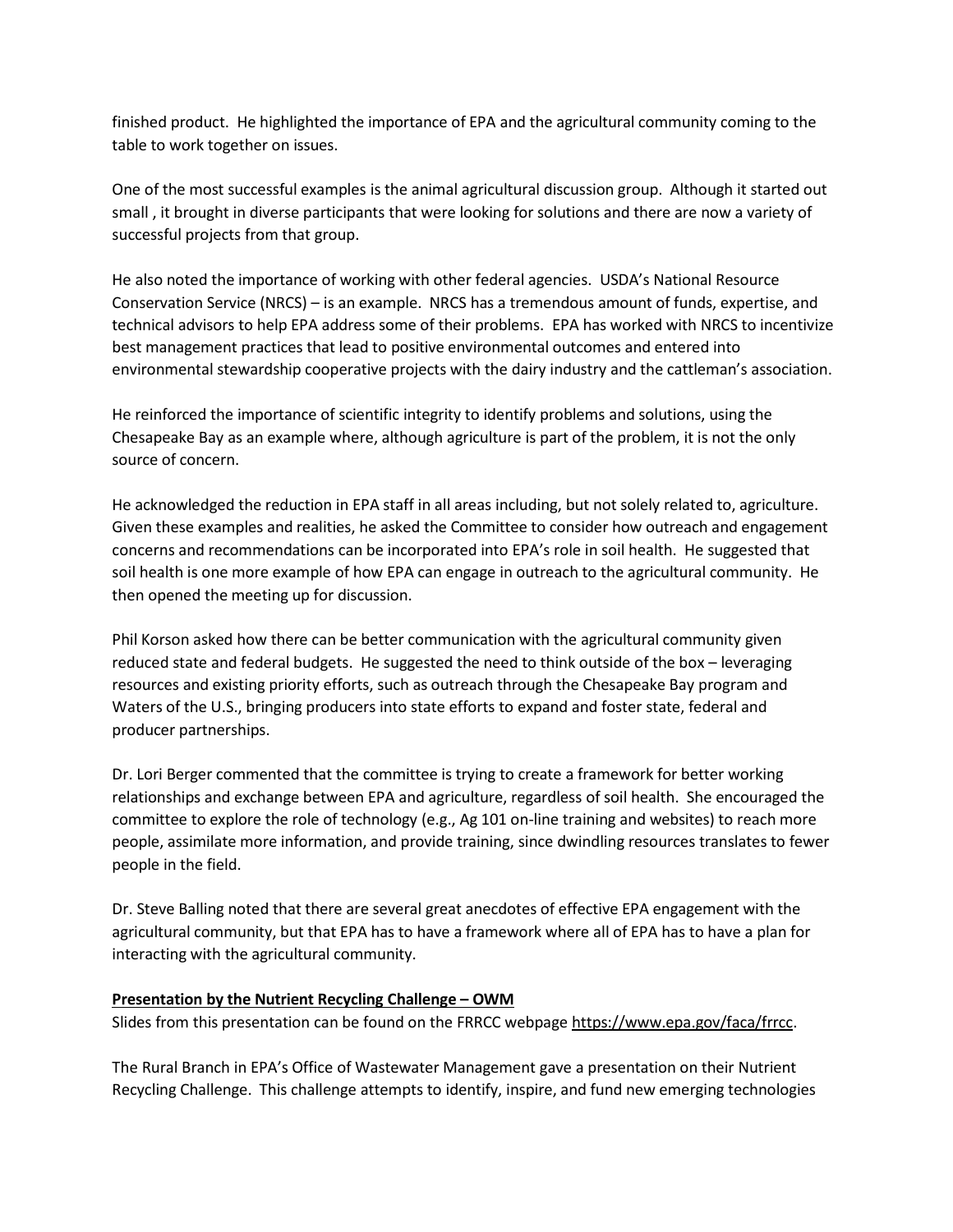for recycling nutrients from pork and dairy manures (they have similar waste streams) and to identify issues that create barriers in recycling nutrients from manure into valuable products. They would welcome expanding the challenge to beef and poultry in the future.

Several challenges were highlighted by the EPA team, including: there needs to be more "market pull" for co-products produced by new technologies, and there is a need for more interaction between the inventors of new technologies and the agricultural producer to better understand producer needs and feasible use of manure and by-products.

The team noted that there was interest in this challenge not just nationally, but globally.

Dennis Treacy (Smithfield Foods) noted that this is an example of a new EPA that partners with others to find solutions to a vexing problem through open discussion, focusing on environmental improvements, not prejudging whether ideas are good or bad, and identifying market opportunities to enable solutions. He commended EPA's Office of Water for allowing this project to happen. He noted that Smithfield Foods was a significant partner in this challenge and launched a press release with EPA supporting the project.

Everyone recognized the importance of finding ways to communicate down on the farm where technical decisions are made and the EPA team noted the importance of establishing working relationships for project success.

Tom McDonald (JBS Five Rivers Cattle Feeding) – acknowledged that this is great project, and inquired what it means to be a partner?

The EPA team answered that partners help develop criteria, don't necessarily contribute money, but eventually sign a cosponsorhip agreement, and partners may offer in-kind assistance, such as conference space (for example, World Wildlife Fund hosted a meeting).

- Several recommendations were made by members: There need to be markets for co-products for nutrient recycling to be successful. There could be a role for the FRRCC and the agricultural sector to identify and develop those markets
- Members want to get connected into the Office of Wastewater Management's List serve for the Nutrient Recycling Challenge.

# **Committee Discussion on Outreach and Engagement**

Discussion then focused on what is required for successful outreach and engagement, noting that the nutrient recycling challenge's success, in part, was due to effective outreach and engagement. The members asked what the basics of the nutrient recycling challenge process were and how they could be replicated elsewhere in EPA? How can EPA create a culture change to develop and implement an EPAwide strategic plan to effectively interact with the agricultural sector?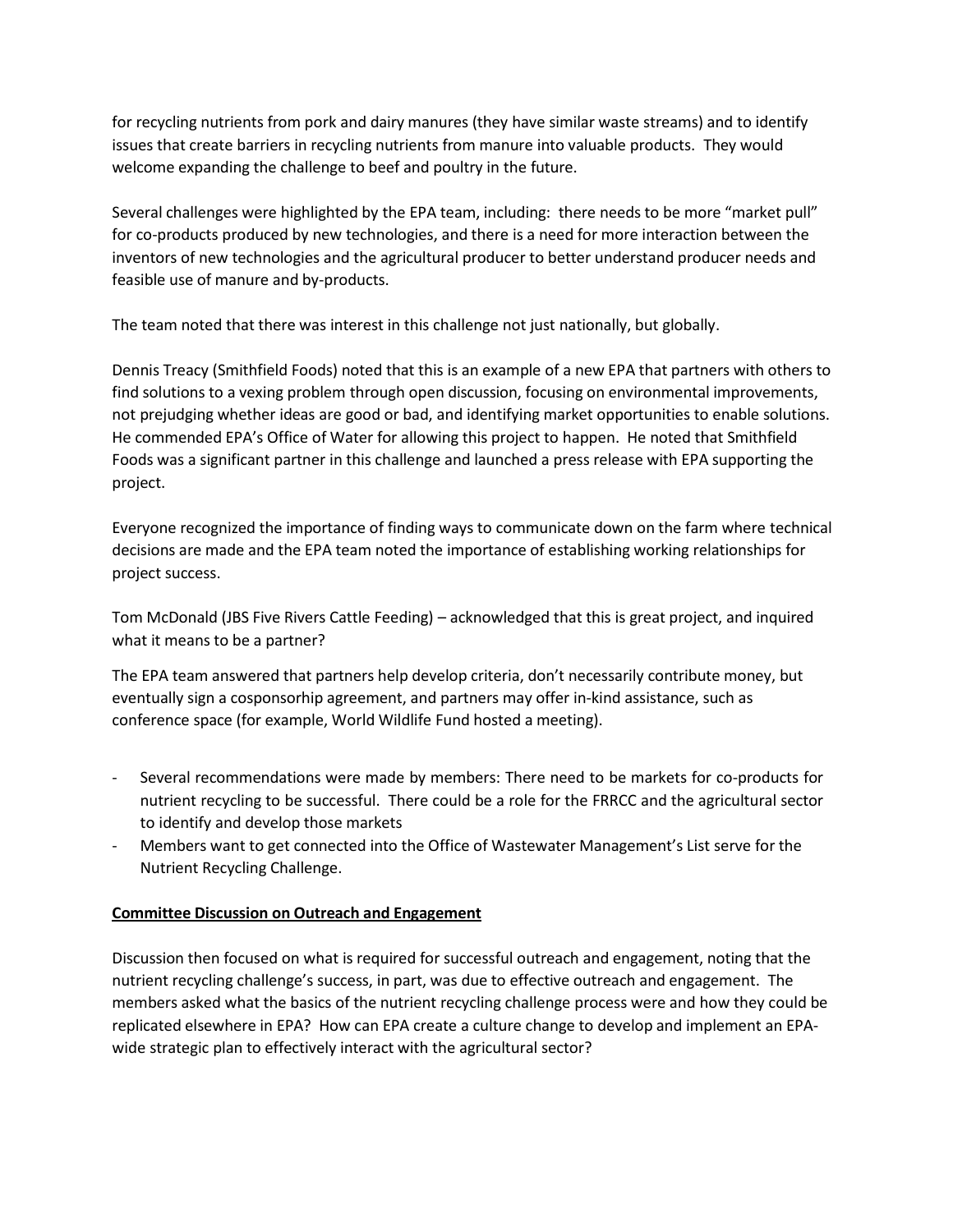One member noted that EPA has very little regulatory authority in agriculture, unlike authorities related to industry, so it has to create new paradigms to achieve environmental goals.

Another member noted that if agriculture is such a big source of pollution, maybe all EPA staff need to become better informed about agriculture.

Committee member, Mr. Hart, asked whether EPA is the right organization to play this role, and asked whether, instead, it is everyone's role.

Committee members agreed that EPA staff may not be as knowledgeable of the agricultural sector as some other sectors that they interact with. Members recommended several mechanisms to improve EPA staff baseline knowledge about agriculture:

- new employees whose responsibilities will include interacting with the agricultural sector be required to take a training module
- use resources from other industries and agencies involved with agriculture to educate EPA staff
	- o Syngenta has an agriculture terminology course
	- o USDA courses
	- o Invite agricultural speakers to come to various regions to give presentations on a variety of agricultural topics

Members then split into two discussion groups.

# **Break Out Session #1 - Facilitated by Paul DeMorgan, RESOLVE**

The group was asked to identify which previous recommendations from the Outreach and Engagement summary document the members thought they should highlight and identify those they would like to move forward with.

Some members wanted a better understanding of how the regional programs work and how that might influence implementation of outreach and engagement recommendations.

The group was asked to identify recommendations in the summary document that are already being successfully implemented by EPA and identify any that are not working or need to be changed.

The group identified that they want to develop a recommendation that supports giving better background, by region, on the structure within each region on how agricultural issues are managed.

There was discussion that the agricultural community can play a role in increasing outreach and engagement by providing venues for EPA to interface with the agricultural sector. However, a critical roadblock that was identified is the lack of travel funds for agricultural staff to get out to various agricultural communities and/or events. All regions have at least four states or territories under their jurisdiction, and travelling to those farther away from the regional office is long and expensive.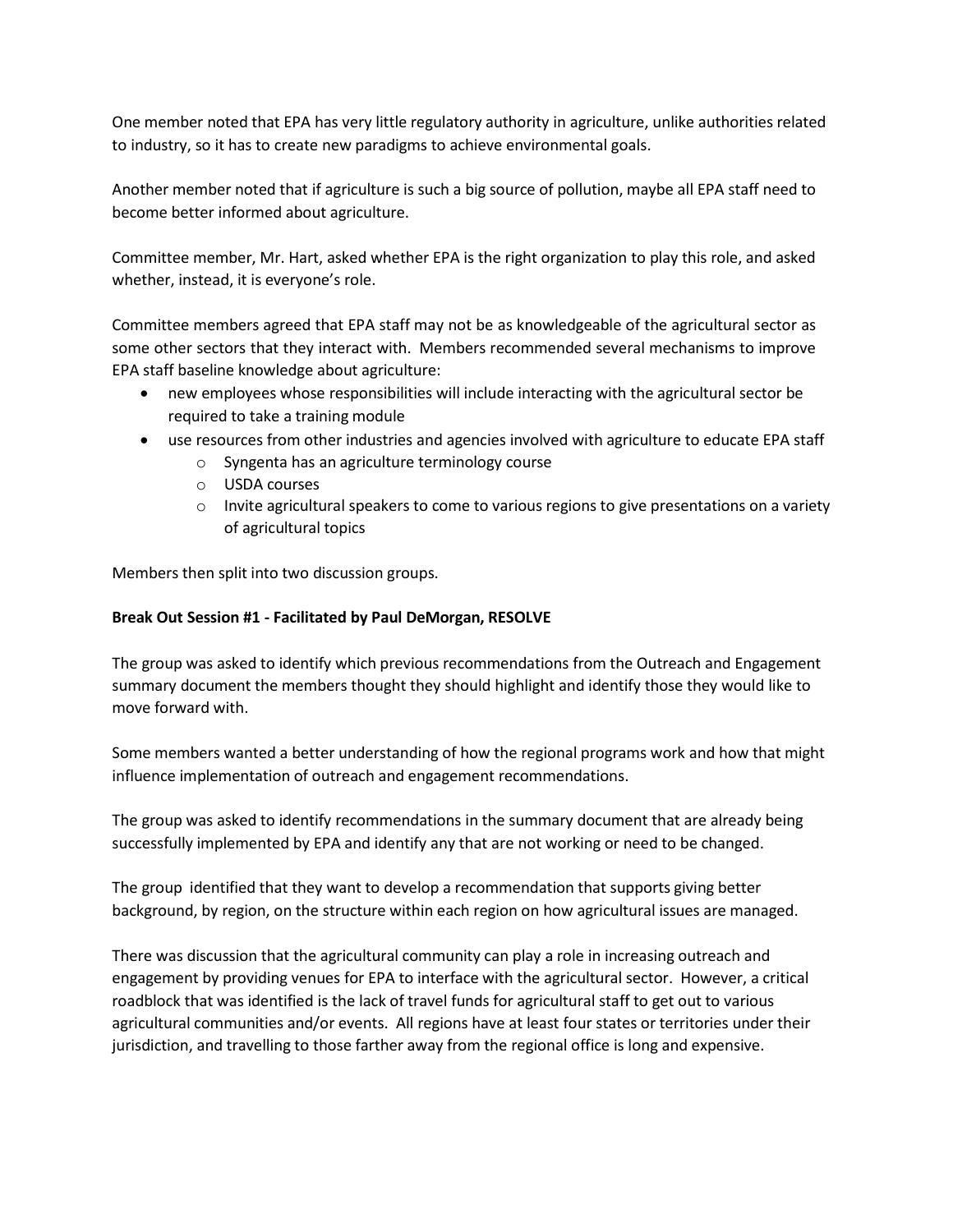Omar Garza stated that just because a budget is cut should not change what is needed. EPA needs agricultural staff to interact with the agricultural community. State governments are being cut, local government is being cut, EPA budgets are being cut but the relationship building still needs to get done.

It was noted that EPA does not have a cadre of staff charged with engaging the agricultural community and exposure to the agricultural community is needed at the senior leadership and staff levels, including Regional Agricultural Advisors and permit writers. The members did not have a clear idea of what the current Regional Administrators are doing regarding agriculture or what their agricultural strategies or programs look like. Challenges and methods in effective engagement between EPA and the agricultural community were discussed. Several recommendations were made to increase outreach and engagement between EPA and the agricultural community.

- EPA needs an agricultural strategy that all regions concur with. This strategy should include standards for implementation. EPA can't continue to have some regions having an agricultural plan and others not. There is a need to ensure commonalities amongst the regions.
- The Regional Administrators need to support their agricultural advisors.
- The regions should consider forming regional FRRCC-like groups
- EPA and the agricultural community should consider an exchange program where agricultural staff work at EPA for a year and EPA staff go to some agricultural entity to learn about agriculture.
- The members noted that a recommendation to increase funding for adequate EPA staff and travel costs was essential for EPA staff to be able to get to agricultural communities.
- A suggestion was made to have EPA booths staffed at state fairs.
- A recommendation was made to do a data call to keep an accounting of all the agricultural meetings, conferences and trainings that EPA staff have participated in annually.

Training EPA staff was discussed within the group. The members agreed that if EPA staff are going to work on agricultural issues they need training on agriculture and issues of concern in the agricultural community.

- Mr. Daniel Botts (Florida Fruit and Vegetable Association) stated that EPA needs to invest more resources in sending staff to agricultural training. He noted that Florida offers a relatively inexpensive training on state agricultural issues. In the seventeen years that it has been offered, EPA has only sent two staff twice to this training. He would like to see more EPA staff at these trainings. Lack of EPA getting trained sends a message coming from the top that agriculture isn't important. However, he emphasized how agriculture is a main driver of land use, and is therefore critically important. He suggested exploring collaborative capacity building in this area. There are other regions that also offer agricultural training – two groups in California, one in Michigan, and one in the Northeastern States.

The members also discussed climate change as a huge environmental issue. The members asked themselves what role the agricultural community might want to have in helping EPA address that priority and whether there is a link between soil health and climate change, or might there be a different charge in the future for addressing climate change?

## **Breakout Session #2 - Facilitated by Catherine Allen (EPA)**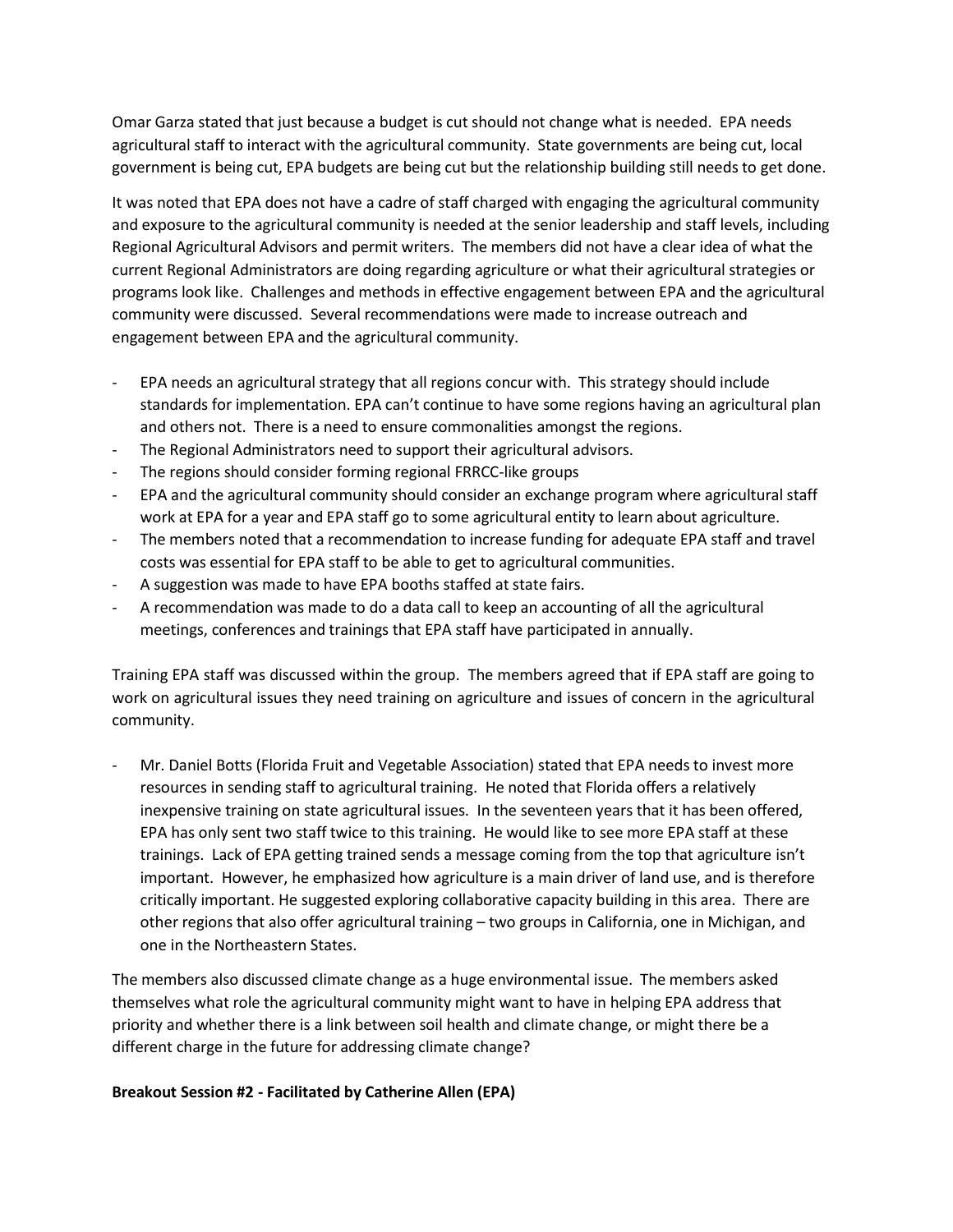Dennis Treacy (Smithfield Foods) expressed frustration that communication, outreach, and collaboration between EPA and the agricultural community in a non-regulatory sense is still not resolved; it is somewhat improved, but not nearly what it ought to be. This frustration amongst committee members is why they continue to want to focus on improving EPA's outreach and engagement efforts. He had the impression that EPA acknowledged the committee's previous recommendations but had not acted on them.

Trust and communication is needed. There has been a failure of EPA and the agricultural community coming together to understand what each is trying to do. The breakout group reiterated the recommendation that each EPA region establish a regional network to engage the agricultural community within that region – well before a regulatory comment period to ensure EPA considers the agricultural communities' concerns.

Mr. Roger Noonan offered that if a regional FACA-like committee was set up, States would need to be involved as well. The group noted that Non-Governmental Organizations can play a role and that the Committee doesn't include a state representative from a national association, such as the Environmental Council of States or the National Association of State Departments of Agriculture. They agreed that there would need to be inclusion of the right stakeholders who are impacted by the agricultural community and EPA, including non-traditional audiences, such as those representing the socially disadvantaged and under-represented populations. They also noted that diverse staffing and discussion, internal to EPA, would also be needed. The group agreed, however, that an informal group cannot translate into meaning a special path for a particular group.

Dr. Balling suggested that there would need to be an agreed upon structure of an informal group, such as meetings no longer than three hours long and no more than two times a year – not during legislative sessions, with webinars on specific topics.

Ms. Peggy Beltrone noted there may be economic barriers for some people to participate in Regional discussions. It was suggested that local government and federal advisory committees meet at the same time to make it more economically feasible and get Regional money to host a coordinated meeting.

Region 8's Agricultural Advisor, Rebecca Perrin noted they do this in Region 8, and are starting up informal agricultural EPA discussion groups in North Dakota and Utah.

The Committee members are not convinced that information is being shared with program leaders making environmental decisions. Mr. Dennis Treacy stated that the members don't know if EPA is taking their past recommendations into account.

Dr. Balling suggested that if EPA thinks that agriculture and environmental issues are important, then EPA needs to step up and have all agricultural advisors report to the Regional Administrators in a specific way. It's not clear now that the agricultural community feels that the agricultural advisors carry weight or that they are located in an office where someone will listen to them. Mr. Phil Korson noted that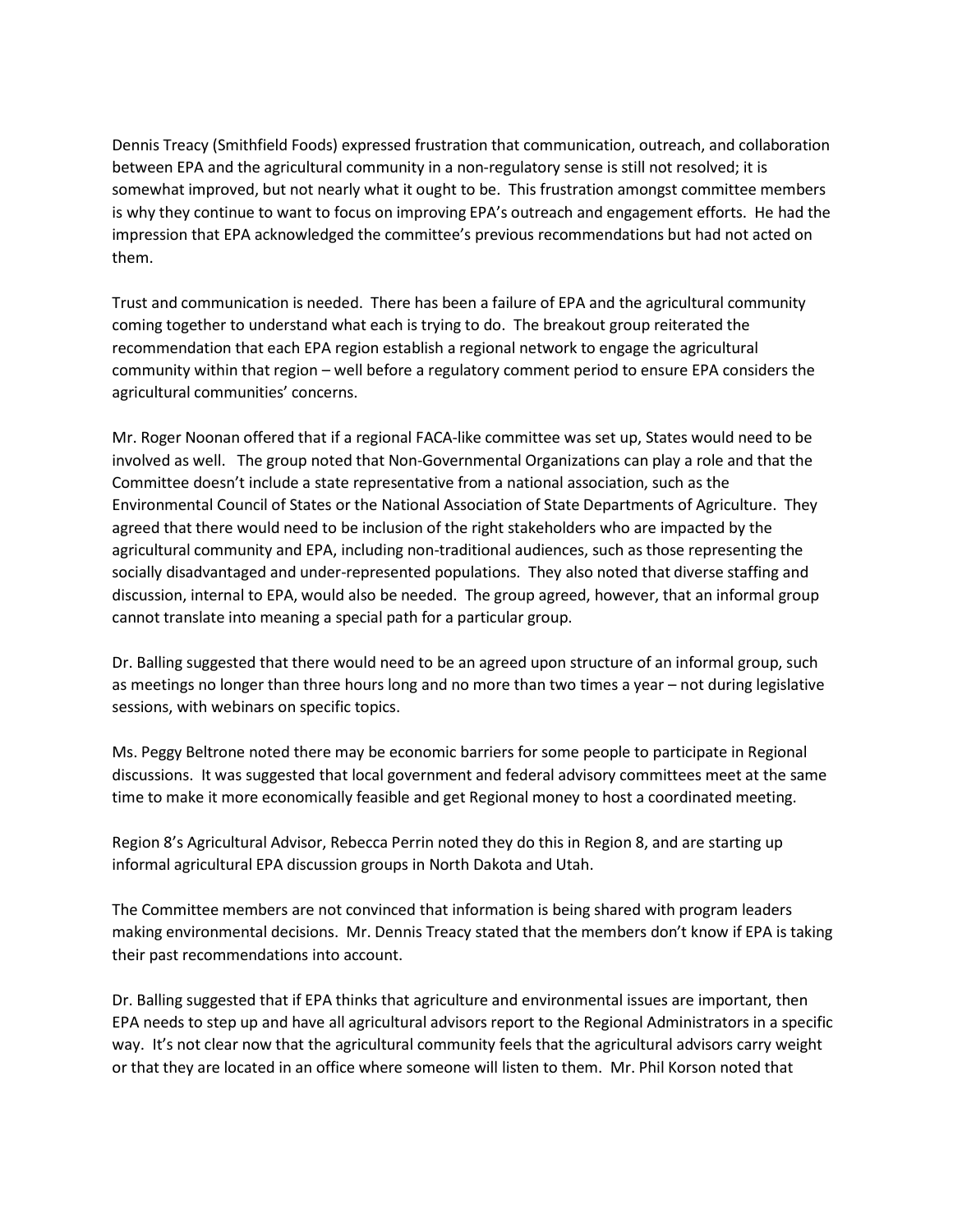there are people in the agricultural community who want to have a dialogue with EPA but it is unclear how to engage with them. Mr. Paul Martin did not think this perspective will turn around quickly.

Mr. Dennis Treacy, reinforcing earlier discussions, suggested that educating EPA staff, beyond those with an agricultural title is important, explore trading staff with agricultural organizations, and getting access to a variety of decision makers who may impact agriculture. He thought it would be important to share this perspective with the transition teams at the start of the next Administration and include these perspectives in briefing materials for the new Administrator and Regional Administrators. Dr. Larry Sanders noted there needs to be a better understanding and recognition, from the top down, of how agriculture works.

The group also noted the need for funding mechanisms to enable EPA staff, particularly Regional Agricultural Advisors, to get out into the field to engage with the agricultural community. It was suggested that rather than just ask about resources, there is a perhaps a need for more specificity on things that can be done to increase outreach and engagement.

Mr. Tom McDonald pointed out that the charge to the Committee on the role of EPA on soil health fits perfectly into outreach and engagement. EPA needs to communicate why soil health is important to the environment and regional agricultural advisors could play an incredible role.

Mr. Roger Noonan suggested the regional agricultural advisors could partner with the states to get information out on specific topics or issues and options to address these. The agricultural advisor could help protect producers from not getting caught between state and federal laws and confusion about state vs. federal jurisdiction.

# **Outreach and Engagement Break Out Group Report Backs and Discussion**:

The Committee noted that this is the third time they have made recommendations to EPA on improving outreach and engagement and want a response from EPA on what EPA will be able to act on; and if they're not going to act on certain recommendations, communicate that to the Committee.

The following is a summary of new recommendations discussed as a result of the breakout groups on Outreach and Engagement. The Committee would like:

- A reply back from EPA by a certain date about which current and past recommendations are feasible to implement and EPA's strategy for implementing them.
- A strategic, agency-wide, regionally implemented approach for agriculture at EPA.
- All EPA Regions to provide information on their activities which relate to the Committee's previous recommendations as summarized in their Outreach and Engagement Recommendations Summary Document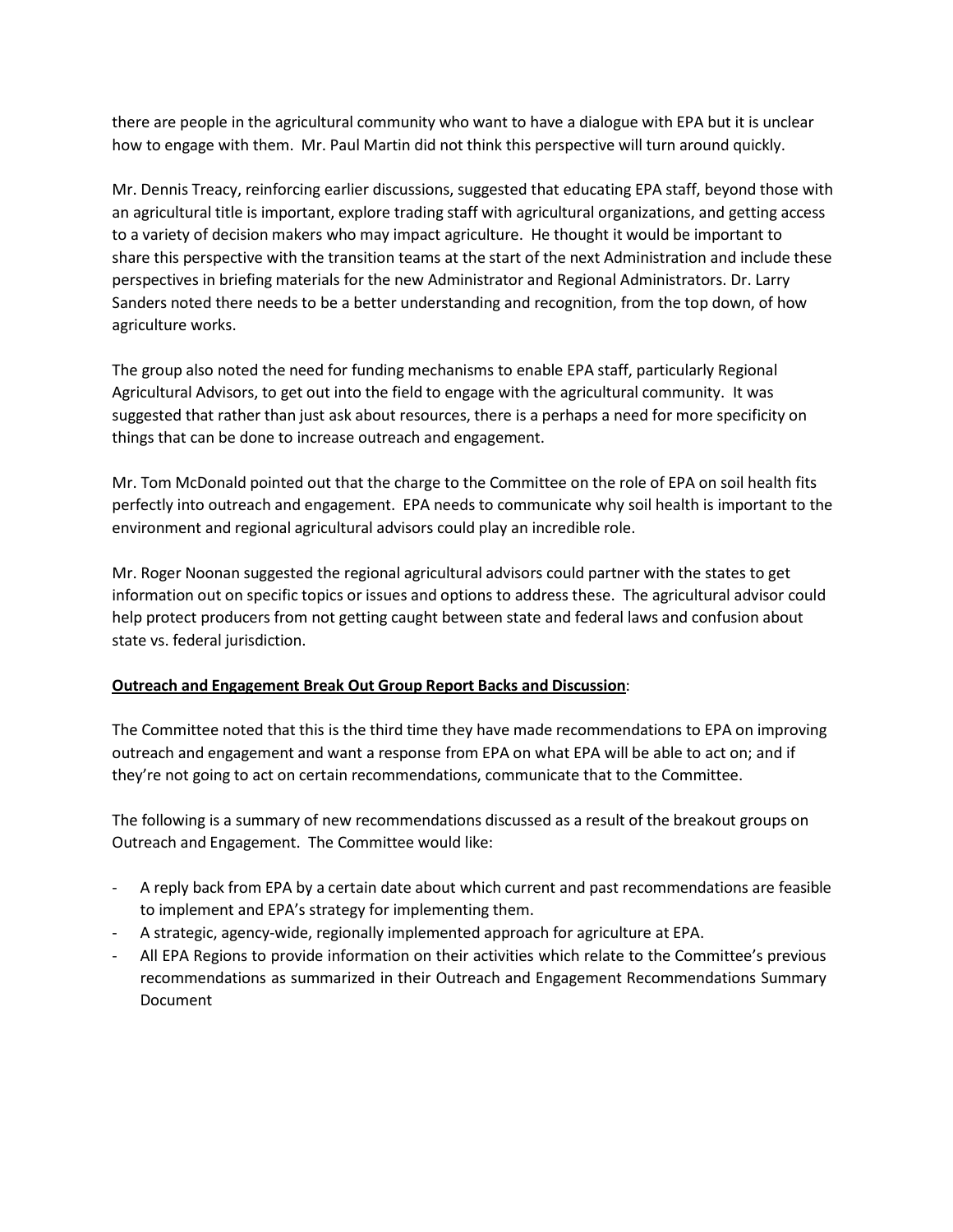## **Presentation on Region 9's Agricultural Strategy**

Kerry Drake, Associate Director of Region 9's Air Division, gave a presentation via phone on Region 9's Agricultural Strategy.

The Committee had questions and discussion following the presentation.

Dr. Janice McFarland noted that there are differences in topography (e.g., challenges including slope) and soil characteristics so that one soil health approach could not apply to all regions and different partners/collaborators would be needed.

Dr. Steve Balling agreed that one size does not fit all for soil health. The strategy that Region 9 has developed may work for California, but not other states with different land structures. Therefore, these strategies may or may not be a solution to carbon sequestration and other environmental goals.

Kerry Drake agreed and because of this, taking the region on as a whole was too large of an effort, and therefore, initially focused on the impaired San Joaquin watershed and haven't done outreach to other states yet.

# **Discussion with EPA regional and program staff on their role(s)**

EPA Regional Agricultural Staff gave presentations on their roles and how the regions interact with their agricultural communities.

Kristina Heinemann, EPA Region 2 Agricultural coordinator

Spends 0.5 of her FTE in this role in the wetlands program in Region 2. Her other 0.5 FTE focuses on onsite decentralized wastewater treatment.

Her challenge has been to build capacity in EPA for understanding agricultural issues and engage her EPA colleagues in USDA'S Natural Resource Conservation Service (NRCS) committees. Although her colleagues don't understand how NRCS works they are still involved in important issues that affect watersheds. Dairy is New York State's biggest agricultural sector. Soil health is not part of her agricultural work, since EPA Region 2 is not doing any work on soil health issues. However, New York State is focusing on soil health.

# Gerald Winn, EPA Region 5 Agricultural Advisor

His position is located in the Water Division, where soil health is a primary concern in the implementation of best management Practices (BMPs) for water quality. He views his position as a coordinator to address problems as they arise, including air and pesticide issues.

Focus primarily on developing partnerships and working on collaborative solutions.

With the NRCS technical committees, EPA has a limited role, so they work instead with the state environmental agencies to reach the NRCS's.

Region 5 focuses on watershed management plans for impaired watershed listed under 303d of the Clean Water Act.

Their biggest challenge is travel and staff resources.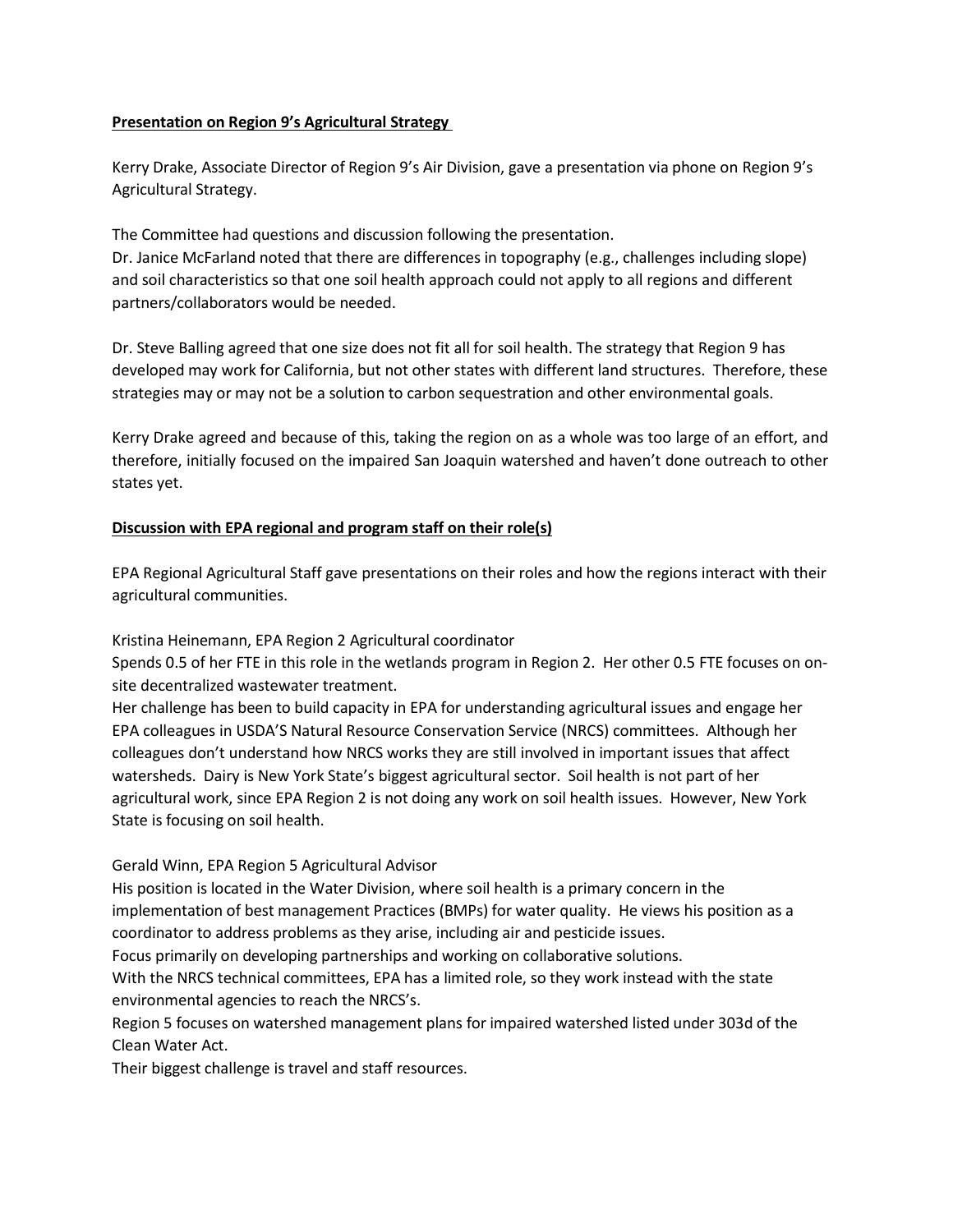There are about 70 regional staff that deal with agricultural issues. Region 5 put together an agriculture training program in 2005 to introduce region 5 staff to ag issues and invited ag partners to be part of the training. The last portion of training program included actual tours of farms to see pesticide issues, Confined Animal Feeding Operations (CAFOs), and cover crop practices.

Outreach and communication take a back seat to staff obligations for regulatory review and permit issues.

Eugene Thilsted, EPA Region 6, Agricultural Advisor

His position is funded through the Water Division and reports to the Water Division Director.

He is on a detail that will be extended for several more years.

He is state technical representative for the NRCS.

The Region has a resource committee comprised of 18 regional staff that focuses on Section 319, CAFOs, and pesticides. These people meet annually with State Agricultural Department Commissioners and Region 6 has an Agricultural Strategy.

All states within the Region, except New Mexico, have been delgated CAFOs and pesticide program authorities.

Oklahoma has a project that, in part, is focusing on soil health.

## Damon Frizzell, EPA Region 7 Agricultural Advisor

His position is currently located in the Water Division, although he used to be located in the Regional Administrator's (RA) Office. There are advantages and disadvantages to being in a program rather than working directly for the RA.

Region 7 States cumulatively have the largest percentage of agricultural production in the nation. Agricultural priorities for Region 7 include row crops and agricultural practices related to air quality and nutrient issues that impact the Gulf of Mexico hypoxia issues, particularly permitting of CAFOs. Four States within Region 7 are located within the Missouri River Basin and are large contributors to Gulf hypoxia.

Other priorities that intersect with the agricultural community include: the AgSTAR program to incentivize anaerobic digestion, the Renewable Fuel Standard, spill controls and coal ash, avian flu, mad cow disease, pollinator protection program, and monitoring water and air quality from agricultural operations (USDA won't share their data with EPA).

Region 7 has done certain things well that are in keeping with some of the recommendations that the Committee has previously made to EPA, including: coordination with land grant universities to communicate with the agricultural community, coordination with State partners and holding annual meetings between EPA and State agricultural directors, working with USDA's NRCS and the state technical committees and sub committees, and providing Ag 101 training to Region 7 staff.

## Rebecca Perrin, EPA Region 8 Agricultural Advisor

Her position is located in the Regional Administrator's Office as a full FTE, partially funded by the Water, RCRA, Air, and Pesticides Programs. Much of her work involves building networks, being a liaison to the agricultural community, and coordination and consultation with program staff throughout EPA Region 8 rather than being an expert on specific program aspects related to agriculture. She also coordinates air quality goals between EPA, the State and Federal Park Service, and the agricultural community. She also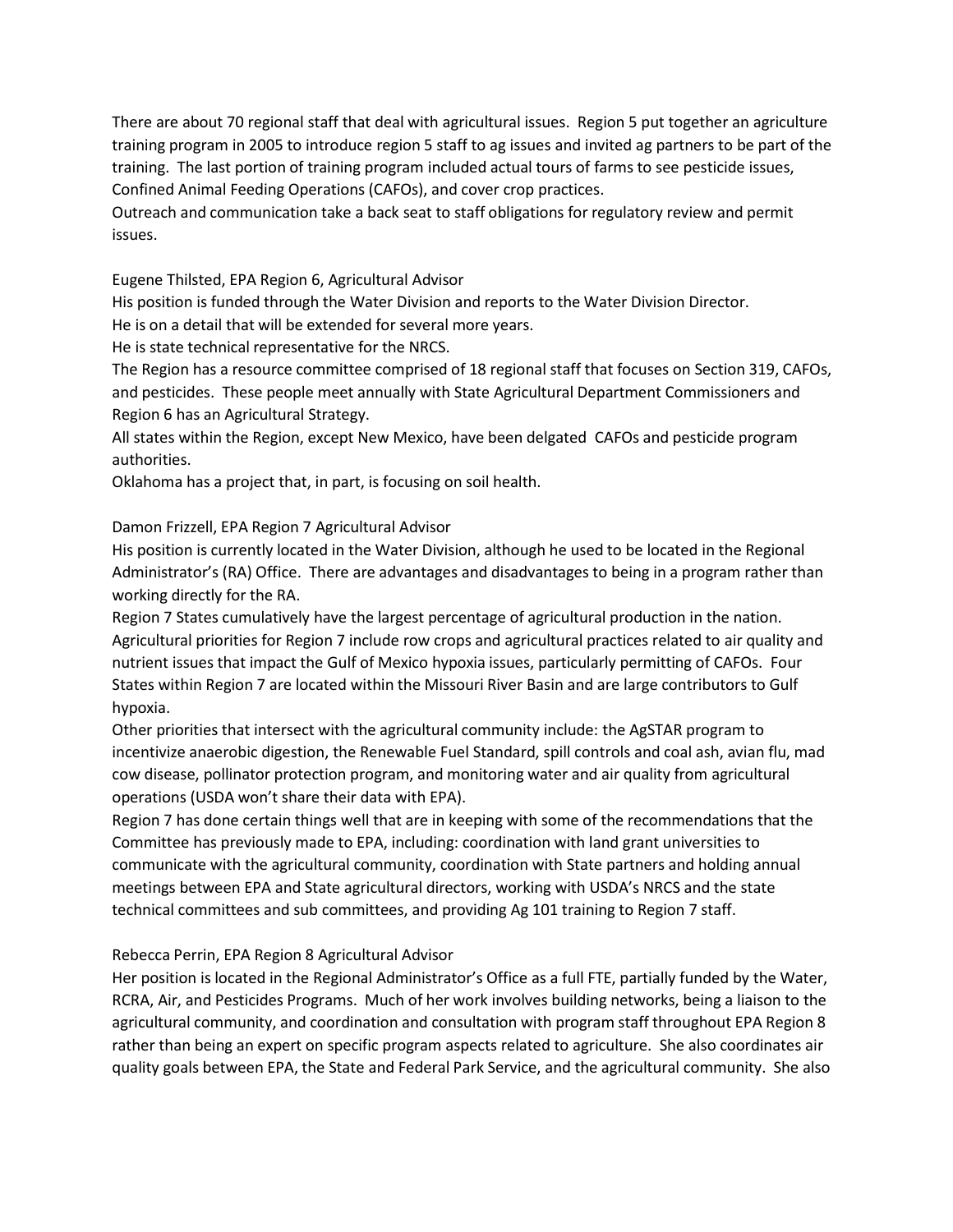helps coordinate recycling staff and the agricultural community to identify food waste recovery opportunities.

Agriculture, oil and gas, and mineral extraction are the predominant industries in Region 8, along with federal energy and defense installations.

Region 8 also implements the Drinking Water Program for the State of Wyoming.

Steve Potokar, EPA Region 10, Acting Agricultural Advisor

He is currently on a 4 month detail while Region 10 is in the process of hiring a full time Advisor that will report to the director of the Washington Operations Office and report to the Regional Administrator when there are agricultural issues.

# Ginah Mortensen and Carol Galloway, EPA's National Agricultural Center

They are located in the Office of Compliance, in Kansas City and coordinate internal EPA staff monthly conference calls related to agricultural issues. USDA and USGS staff also participate. They also manage EPA's agricultural website and interface with the animal and agricultural community.

Allison Costa and Robin Dunkins, EPA's Office of Air and Radiation, Office of Air Quality Planning and Standards, and consults with USDA's Air Quality Task Force on agricultural air quality issues, such as burning and diesel engine emissions.

Dr. Lori Berger was impressed with the diversity of the EPA regional agriculture staff and asked whether a consistent title, such as Agricultural Advisor or Coordinator or Liaison would be possible. This would help people better understand the roles of EPA staff in their regional liaison positions.

The Committee members also discussed with EPA staff the challenge of getting out to the agricultural community, having limited time and funds. EPA staff noted that they have to prioritize their time and usually can't cover everything that they would like to that they try to identify venues where there can be maximum exposure to the most people within the agricultural sector, ranging from producers to trade associations.

Region 8's Agricultural Advisor gave an example of how they strategically try to optimize their exposure time with the agricultural community. In States within the region, where the Governor's Office has an agricultural forum, the EPA region tries to use these as good opportunities to interact with a broad array of the agricultural sector. However, only two States within that region have a State sponsored Agricultural Forum. The Region also tasks summer interns with helping to identify and prioritize which agricultural meetings would give EPA staff maximum exposure, since their budgets limit the ability to attend only two meetings per year. Depending on the proximity of various agricultural meetings, the Regional staff also combine multi-locations to visit in one 'out-in-the-field' trip.

Dr. Larry Sanders mentioned that his Extension Program is developing an on-line Ag 101 training and encouraged EPA staff to explore how information technology could be used for further communicating with the agricultural community. He noted that the Committee has been saying that EPA has to change its culture and get out and establish partnerships with the agricultural community, but it appears that, in some cases, this is already happening, albeit, with limited resources and time. He questioned whether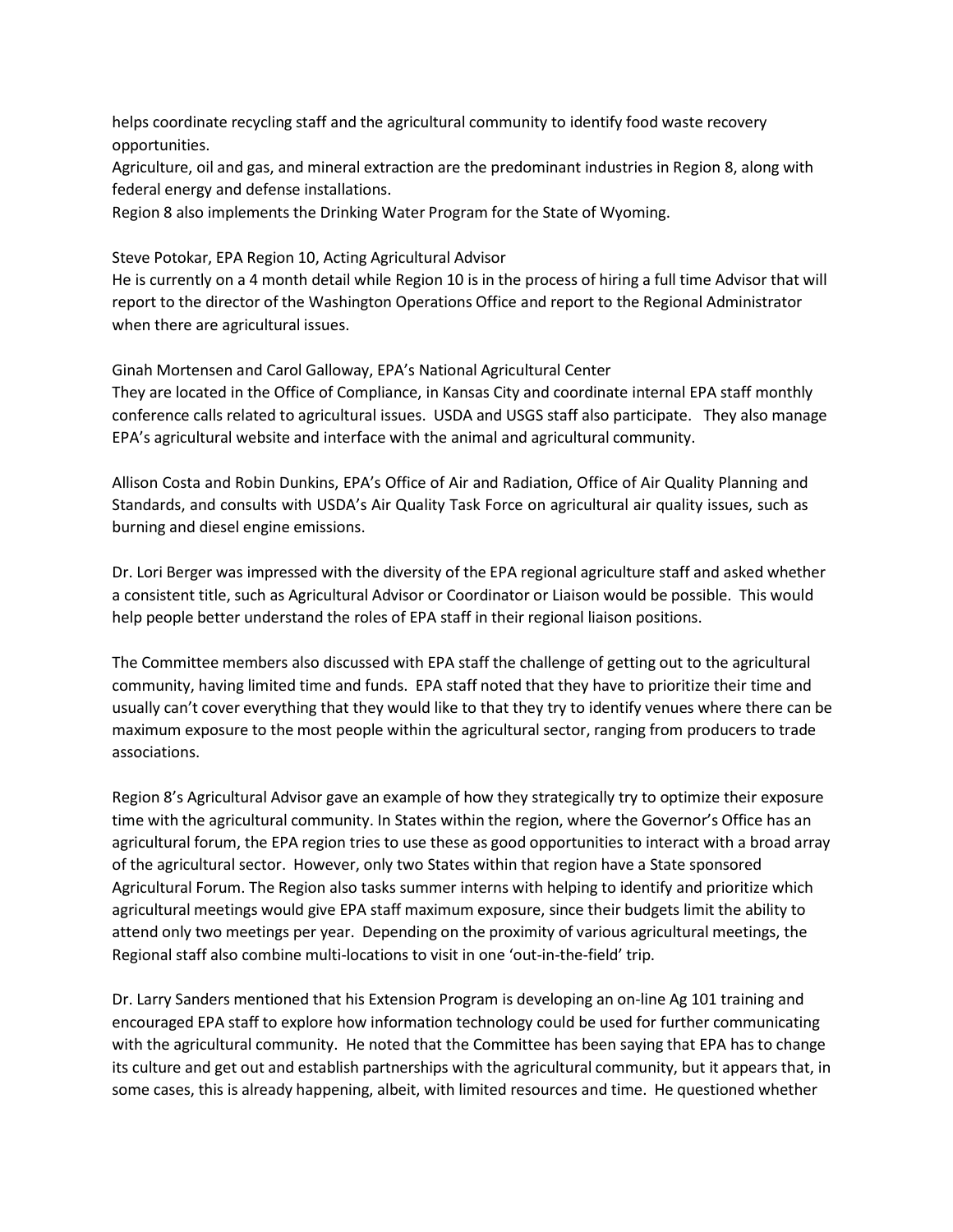more resources for outreach and engagement would further help EPA/agricultural relations or whether, even with increased outreach and engagement resources and activity, the agricultural community would still be unhappy with EPA.

Some regional staff reiterated some challenges through their experiences. Region 7's Agricultural Advisor said that two impediments are lack of continuity (where sometimes the agricultural position is a series of staff rotations with no long-term person to establish relationships with the agricultural community), and potential inexperience of EPA with the agricultural community.

Committee member, Secretary Bill Northey, asked Ginah Mortensen about EPA participation in the monthly internal calls that she leads. She responded that there are approximately 200 people on the participant list – Regional Agricultural Advisors are always on the call – and the number of headquarters and regional staff and USDA and USGS participants varies depending on the topic. She also noted that there is also a weekly call with the Regional Agricultural Advisors and EPA's Agricultural Counselor which provides an opportunity to discuss common interests amongst the Regions.

## **National Association of Conservation Districts Presentation**

Jeremy Peters, CEO of the National Association of Conservation Districts This non-governmental organization wanted to get more involved with EPA's Farm, Ranch, and Rural Community Committee. Mr. Peters talked about the four research areas the National Association of Conservation Districts is working on, including a study that examines the economics of input efficiencies for conservation and soil health practices and the use of the Clean Water Act's Section 319 program funds to help impaired streams become delisted.

Several Committee members asked questions following the presentation. Dr. Steve Balling inquired about the study NACD has done, which looks at economics of agricultural inputs, but not yield. Mr. Peters acknowledged that there are complexities surrounding data on yield, and therefore, it is hard to quantitatively study, but noted that NACD is partnering with the National Corn Growers Association to begin to get some data on yields. Dr. Balling suggested it would be interesting to explore benefits beyond the farm and also wanted to know if situations were identified where the economics of conservation don't work out – this kind of information would be important for producers in their early conservation adoption years. Dr. Larry Sanders appreciated the work being done by conservation districts in Oklahoma. Dr. Sanders commented that the NACD study has too few data points to be more than anecdotal, and Mr. Roger Noonan, who is the District Supervisor for the Conservation District in New Hampshire agreed and noted that the study is qualitative and doesn't provide any quantitative correlation of soil health practices helping to delist impaired streams. Members did agree, however, that if it can be demonstrated that there are possible savings from efficiencies in soil health practices, that this is a good beginning to understand the benefits of soil health practices. Dr. Ann Sorensen noted that USDA'S NRCS published a compilation of everything we know about the economics of agricultural practices and that this should be shared with the Committee.

Mr. Paul Martin hoped that NACD's economic studies can help blaze the trail for monetizing societal benefits of agriculture.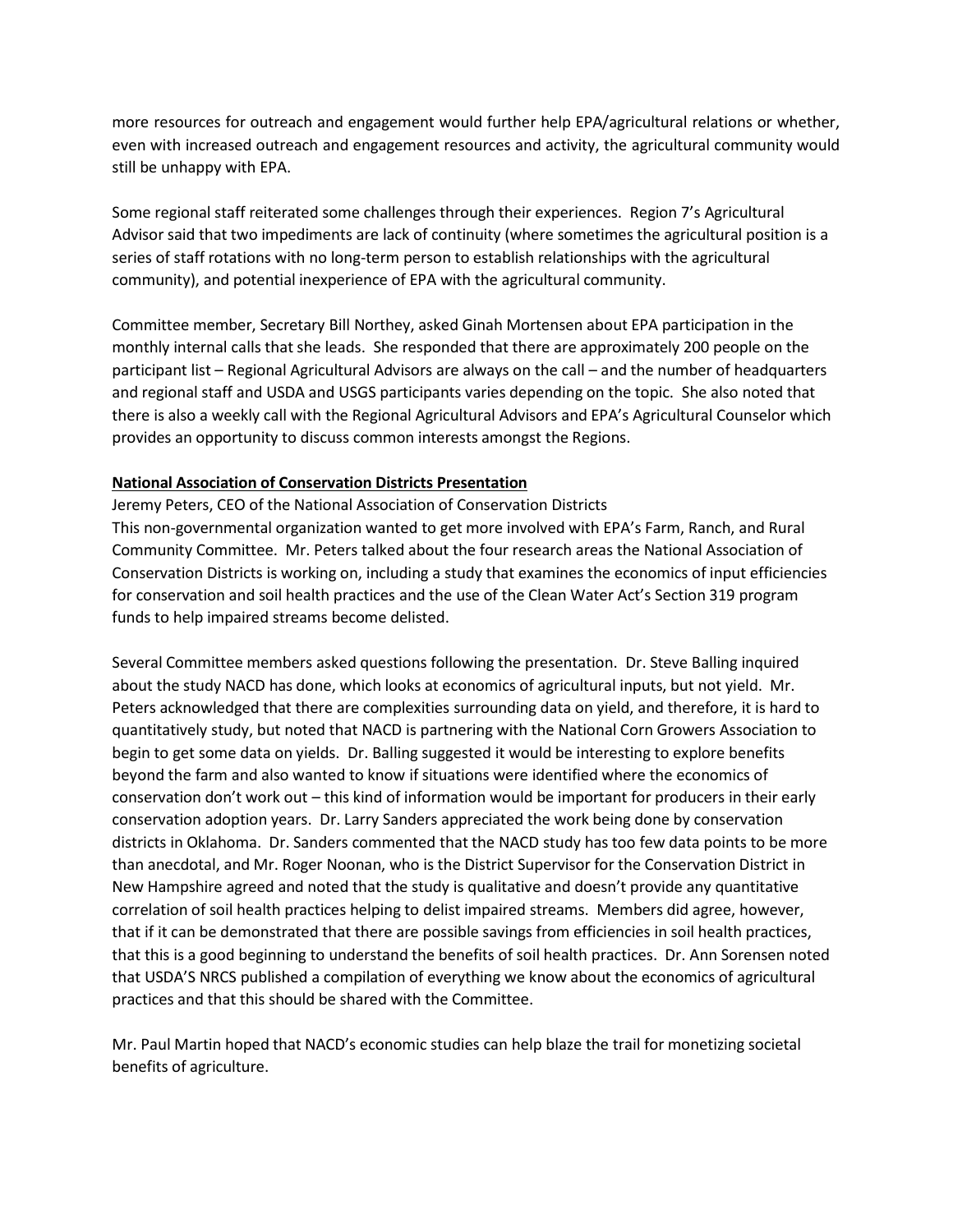Mr. Donn Teske asked how he could identify people in his Conservation District's representative.

Members asked Mr. Peters what he thought the role of EPA could be in further adoption of soil health practices; and specifically, what parts of the Section 319 program could help make more soil health best management practices more readily available to producers.

Mr. Ron Carleton asked whether there are other opportunities beyond use of the Section 319 Program for EPA and NACD to collaborate. Mr. Peters responded that collaboration on identifying and sharing information on conservation success stories and practices that can help facilitate soil health would be beneficial to all.

## **May 26, 2016**

The morning discussion focused on Soil Health and the role that EPA could potentially play, leveraging existing programs.

Mr. George Boggs noted that the Committee was initially surprised that the Administrator had given them a charge to focus on soil health, given that there were other high profile issues, such as the Waters of the U.S., for which the Committee could provide agricultural perspective. However, Mr. Boggs pointed out that regardless of the topic, there are some general considerations of the agricultural sector that the Committee could help EPA better understand.

Mr. Boggs then proceeded to summarize the content of material that was sent out to Committee members prior to the meeting and distributed at the meeting and summarized previous discussions the Committee had during their October meeting in Colorado and the numerous field visits related to soil health. He summarized that soil health can contribute to environmental health and farming resilience – it is particularly important to the farmer and rancher for resilience to climate change and long-term sustained production.

He explained that, in the context of ranching and farming activities, the farmer generally considers three things in deciding their course of actions: 1) available resources; 2) motivation; and 3) trust. Mr. Boggs encouraged the Committee to apply a situational analysis to recommendations the Committee identifies, to better identify their feasibility. Situational analysis is about predicting behavior. Does the farmer have an adequate understanding of soil health? What motivations and barriers are potentially present that the farmer would have to overcome? Are there any EPA resources that could help lift those barriers?

He suggested that the Committee do a situational analysis on EPA recommendations as well, to better identify opportunities and leverage points within EPA to understand their potential role in soil health. He noted some of these are captured in the background documents.

As recommendations are identified by Committee members for potential EPA roles in soil health, he suggested they review which of them score highest and lowest considering four criteria to help identify those most effective and meaningful for EPA: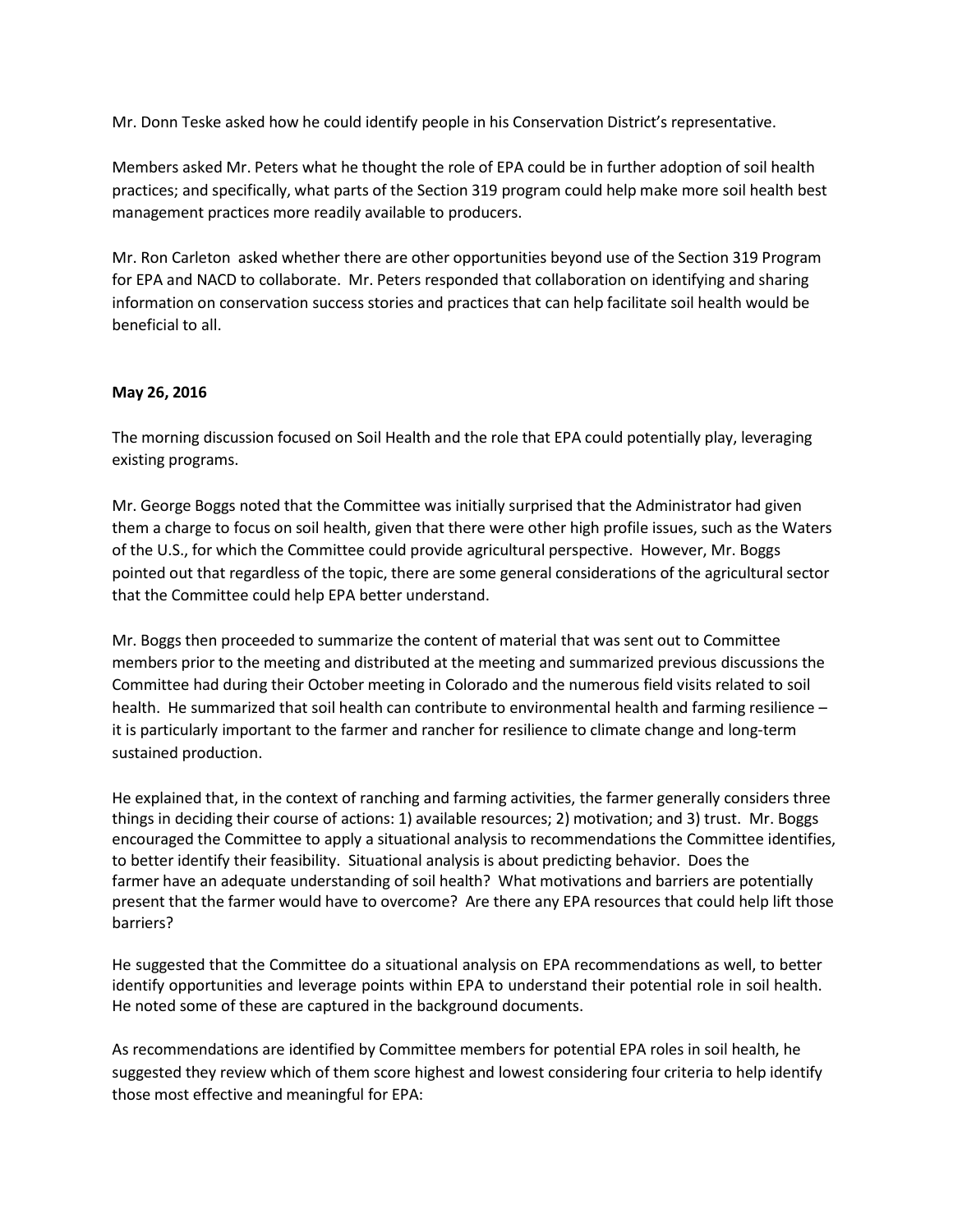- What the potential impact of that role could be
- Whether the recommendation would lead to widespread practices
- Whether there would be uncertainty about the impact
- Whether a recommendation is truly feasible/could be implemented

Mr. Boggs gave the example of EPA using Clean Water Act 319 grant dollars to incentivize soil health. He noted there's not a farmer out there that doesn't think soil health is important; but if EPA integrated soil health as a criteria for 319 money, metrics would be needed to determine which soil health projects would get funding. Do adequate metrics on effectiveness of soil health practices exist? He also noted that 319 grant funds are diminishing so this wouldn't be a growth area for soil health. Although there is already plenty of conservation matching funds, there is not enough 319 funds to get matches for. It was also noted that it is important to not take anything new on unless you have another source of funds. There was concern that 319 funds could be jeopardized further if it was used to fund soil health in addition to the other good work it is accomplishing.

By looking at the ability to implement recommendations and uncertainty of their impact, he pointed out that creativity would be needed to integrate soil health into EPA programs. He suggested an example of applying funds created through Confined Animal Feeding Operation (CAFO) penalties to support soil health projects in the watershed that the CAFO is located in – similar to how RCRA funds at the State level are often used to fund pollution prevention programs. He encouraged the Committee to examine the value of state or federal examples where penalties fund other programs.

Mr. David Petty noted that the Administrator is looking for help to understand the role of EPA in soil health and that producers are also just now thinking about soil health. He suggested that the Committee could consider that if everyone in EPA was aware of the soil health issue and understood it, it could improve EPA's ability to connect soil health to environmental outcomes, creating a common interest with producers.

The group agreed that they may not be as familiar with some programs and how EPA operates internally, and that a 101 primer on this may be needed.

The group through a series of discussions and two breakout groups came up with nineteen recommendations. Later, they discussed that a long list of recommendations is too many to recommend to the Administrator and discussed the potential of soil health goals in each program office given that soil health requires a suite of practices, some that could be encouraged more specifically within certain program offices. The group discussed the 19 recommendations and captured and made edits to them on flip charts.

Several potential ideas for recommendations were made as a result of breakout discussions and report back discussions. Some are summarized below.

- An EPA agricultural strategy is needed.
- A national agency strategy for how EPA can support awareness, leverage knowledge, and facilitate education about soil health is needed.
- There is a need to better understand, quantify, and articulate the benefits to producers and society of soil health.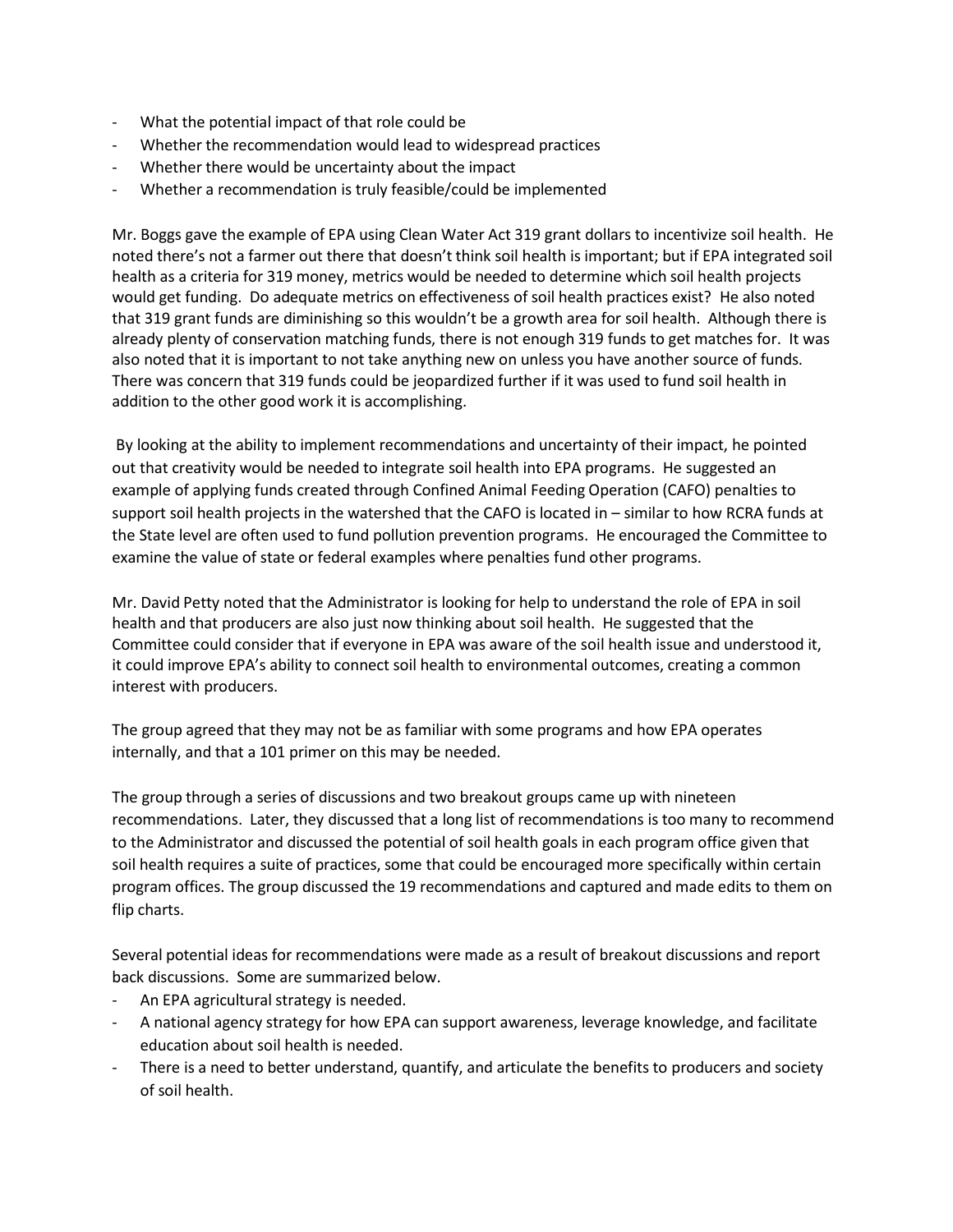- $\circ$  It would be advantageous to EPA to understand the environmental benefits of soil health. EPA should be a collaborator, but not necessarily take the lead.
- o There was discussion of whether EPA should be involved in data collection related to soil health. The group was uncertain, but this would require more structured discussion of what data elements are needed for quantifying soil health and where this data is collected and whether EPA has a role in this data collection for other purposes beyond soil health.
- There is a need to understand the economics of soil health and the economics background piece needs to be included into a compendium and perhaps recommend that EPA's National Center for Environmental Economics look into that.
- If EPA has a role in soil health, new approaches to establish trust between EPA and the agricultural sector need to be taken.
- Does EPA have a definition of soil health, and if so, how can the Committee turn it into something quantifiable?
	- $\circ$  One definition that was suggested was "Continued capacity of the soil to function as a vital living ecosystem that sustains plants, animals, and humans."
	- $\circ$  Although there is interest in carbon credits in soil, there was caution to stay away from this approach, as the science and quantification is not mature enough and the approach could be detrimental to the sector. There is a need for EPA to work with others to better understand and develop the science of soil carbon.
- Is it possible to get EPA to fund a study with the national Academy of Sciences on looking at roles of federal agencies in promoting soil health? Fast track this collaboration.
- Is it possible to pull together case studies about how soil health is being addressed in regulatory programs at EPA?
- How can EPA help incentivize voluntary best practices that support soil health? How do we work within the EPA structure to adopt and incentivize these practices? The following mechanisms were mentioned:
	- o Supplemental Environmental Projects However, it was noted that SEPs have to be clearly articulated and quantified in advance before approving them and quantification of soil health could be problematic.
	- o Grant criteria
	- $\circ$  Integration of soil health into the NPM strategic themes within EPA's Strategic Plan

In general, the Committee members agreed that there could be environmental benefits from soil health practices and therefore, they need to be engaged and understand soil health. Independent of EPA, soil health is important to the agricultural sector and USDA. Committee members were concerned that EPA's role not deter progress in USDA's efforts on soil health. They emphasized that EPA's role is limited, probably as a collaborator and educator, and explicitly not as a regulator. They noted that EPA needs to be supportive of USDA programs focusing on soil health and that USDA must consider EPA needs as well. If soil health is important to the Administrator, it was suggested that the Administrator connect with USDA to better align their perspective programs and not just rely on the staff level to do this.

The Committee discussed their approach to developing and finalizing recommendations resulting from the presentations and breakout groups at the May 2016 meeting.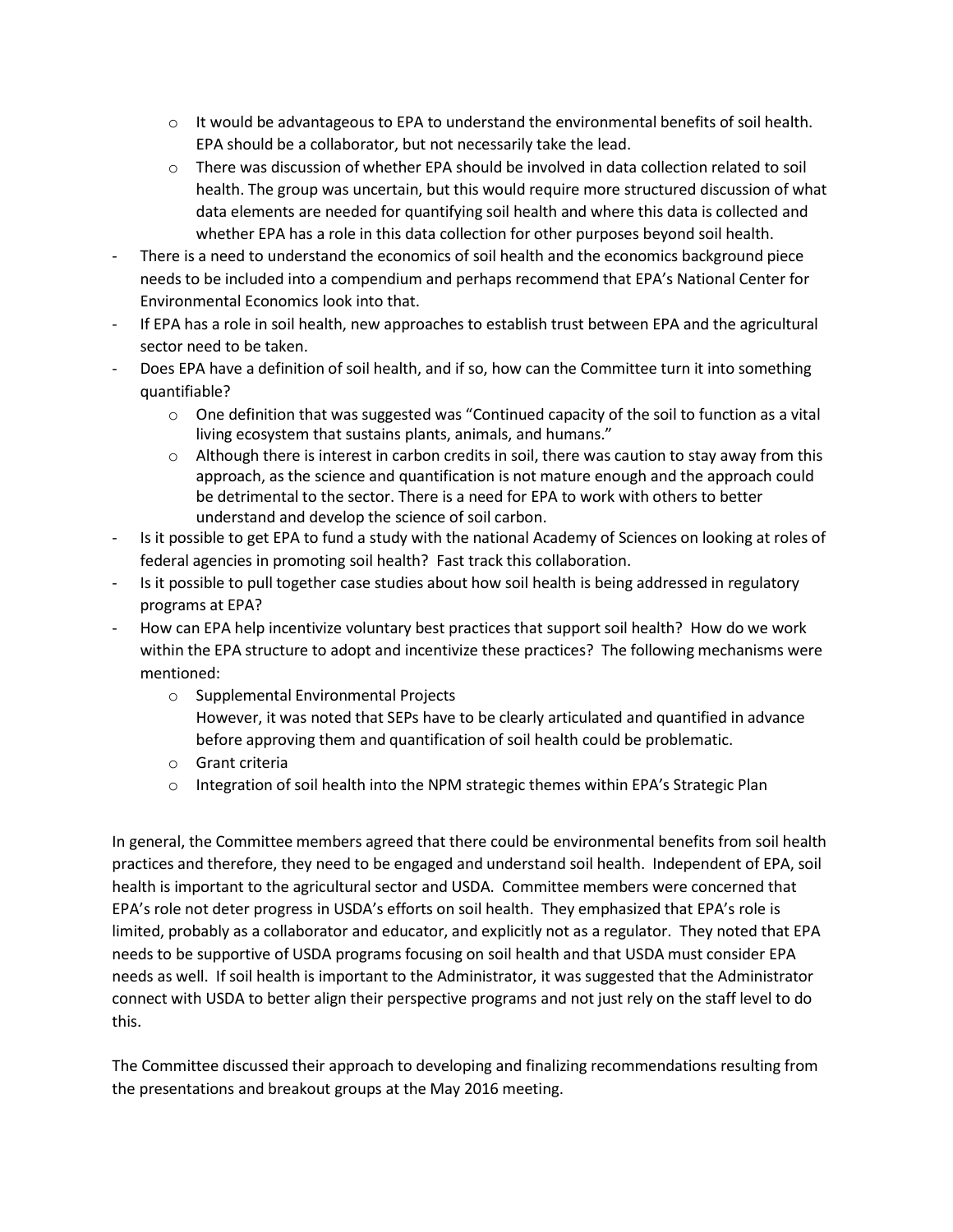## **Public Comment Period**

Dudley Hoskins, representing the National Association of State Departments of Agriculture (NASDA). This organization serves as ambassadors to the agricultural community in States and with federal partners. He thanked all the members of the Farm, Ranch, and Rural Community Committee for their engagement on behalf of the agricultural community.

He noted that, specific to soil health, NASDA sees soil health as an opportunity for EPA to work cooperatively with agricultural partners. The science around soil health is still being developed. NASDA does not support regulatory actions for soil health and encourages the committee to not support regulatory approaches to soil health but to cultivate partnerships and enhance programs at EPA that support agricultural issues.

NASDA supports EPA having an Agricultural Counselor to the Administrator. Ron Carleton, the current Counselor, attends all the NASDA meetings. NASDA supports the committee to recommend to the administrator additional resources for both the Agricultural Counselor and the Regional Agricultural Advisors to increase the agency's agricultural footprint and to facilitate information sharing and education between EPA and the agricultural community.

## **Wrap-Up of Discussions by the Chair**

Dr. Steve Balling noted the deadline for completing the final recommendations report to EPA's Administrator, given that the Committee members sunset in October. He also noted that many of the ideas that came forward in the meeting to discuss EPA's role in soil health can be applied to other agricultural issues as well.

Mr. Ron Carleton emphasized that the discussions and recommendations from the first day on outreach and engagement need to be integrated into the soil health recommendations.

Dr. Steve Balling then summarized some specific requests to EPA and highlighted recommendations to be included in the Committee's document:

- 1) All EPA regions and programs should complete the outreach and engagement table with emphasis on activities that address previous recommendations and identifying roadblocks to addressing them.
	- a. Consider reformatting the chart to show responses by the Regions (in other ways)
- 2) FRRCC requests that EPA's Agricultural Counselor provide FRRCC with a written response describing their plans for addressing FRRCC recommendations, including the table of recommendation related to O&E from prior efforts
	- a. Response should include input from each Region
- 3) The Environmental Council of States (ECOS) and NASDA should be involved in the future design of the Farm, Ranch, and Rural Community Committee
- 4) A Strategic Agricultural Framework for EPA should be developed to identify key roles for engaging on agricultural issues – both internally & externally; and identifying opportunities to engage with the agricultural community
- 5) Regional Agricultural Coordinators are critical there are several actions that are needed for their successful engagement within EPA and with external partners: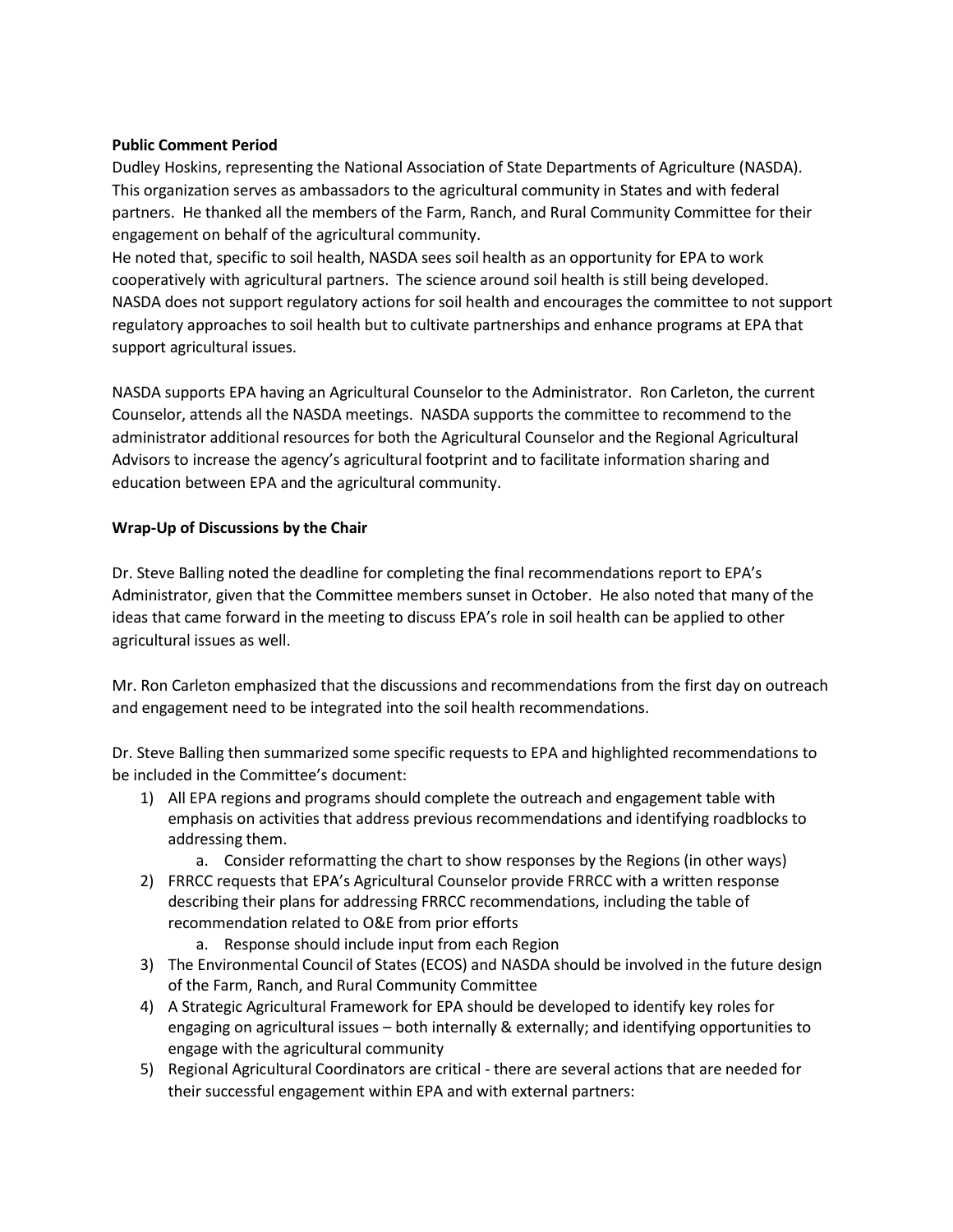- a. FRRCC recommends all EPA Regions establish an Agricultural Advisor with direct access to the Regional Administrator, other senior leadership, and key programs;
- b. Regional Agricultural Advisors be provided the resources that are required to support and engage with diverse and underserved communities and groups
- c. Develop a common Position Description Committee wants to see the same position description for all these coordinators, with a common title, functions, and authority; and that they report to leadership consistently throughout EPA
- d. Have Regional Agricultural Advisors participate in State Technical Committee meetings
- 6) Regional Networks FRRCC recommends each EPA region establish an agricultural network (building on FRRCC model for national engagement with agricultural interests). These can be existing or new; formal or informal. Goal is to foster effective and regular outreach and engagement that improves communication, collaboration, and improved outcomes
	- a. Diversity needs to also be a priority the network should ensure diversity and should ensure the inclusion of underserved and under resourced groups and populations
	- b. State priority explicitly engage states
- 7) EPA staff and management who deal with agricultural issues should be required to take agricultural training. EPA should identify and implement educational opportunities:
	- a. Ag 101
	- b. Ag Tours
	- c. New employee training
- 8) EPA Regional Administrators should be more engaged in agricultural issues to achieve environmental outcomes, advance a cultural change, and enable successful engagement when problems arise
	- a. Include agricultural issues for new Regional Administrators and other EPA staff
	- b. Agricultural issues should be key part of information shared with new staff during the Administration transition
- 9) Information Technology expand and continue its use focus on the new generation of EPA staff and agricultural producers
- 10) Soil Health outreach and engagement recommendations can be applied to and tested on Soil Health. The Region 9 strategy illustrated a range of environmental issues, including climate change.

## Additional Comments:

- 1) FRRCC recognizes resource limitations at EPA. At same time Regional Agricultural Advisors need access to travel and program resources to succeed.
- 2) Building trust, improving understanding, and creating successful engagements takes time. This cannot be instantly completed. The document focuses on soil health, but it is one of many issues in which efforts are needed to build trust.

The Committee also asked that if EPA has a stakeholder engagement guidance that it be shared with the Committee and used in improving outreach and engagement with the agricultural sector.

Committee Writing Teams were established to draft a recommendations document. Steve Balling suggested that the Committee try to manage the recommendations as a letter to the Administrator.